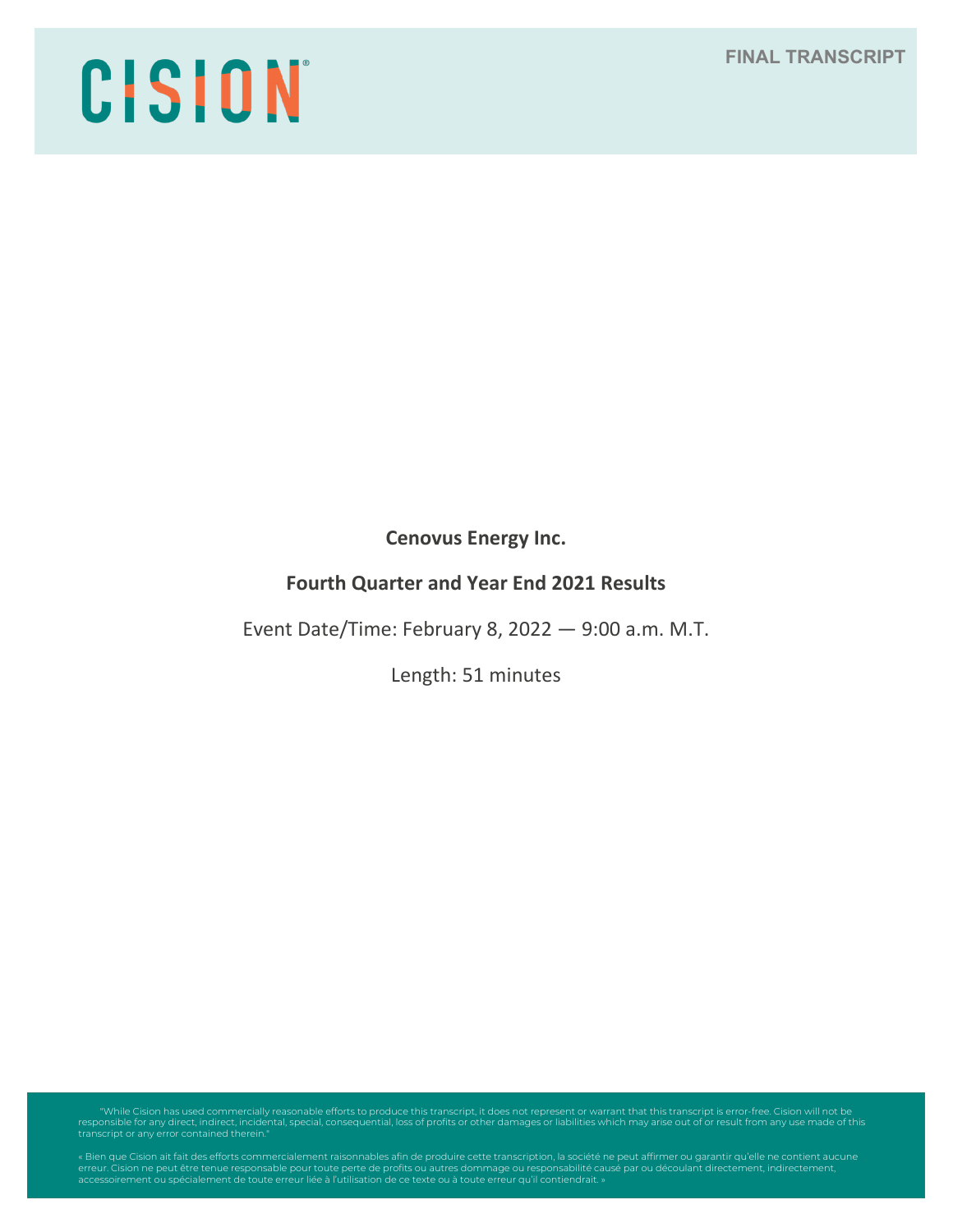#### **CORPORATE PARTICIPANTS**

**Sherry Wendt** *Cenovus Energy Inc. — Vice-President, Investor Relations*

**Alex Pourbaix** *Cenovus Energy Inc. — President and Chief Executive Officer* 

**Jonathan McKenzie** *Cenovus Energy Inc. — Executive Vice-President and Chief Operating Officer*

**Keith Chiasson** *Cenovus Energy Inc. — Executive Vice-President, Downstream*

**Jeff Hart** *Cenovus Energy Inc. — Executive Vice-President and Chief Financial Officer*

**Norrie Ramsay** *Cenovus Energy Inc. — Executive Vice-President, Upstream - Thermal, Major Projects and Offshore*

#### **CONFERENCE CALL PARTICIPANTS**

**Greg Pardy** *RBC Capital Markets — Analyst*

**Dennis Fong** *CIBC Capital Markets — Analyst*

**Philip Gresh** *JPMorgan — Analyst*

**Neil Mehta** *Goldman Sachs — Analyst*

**Manav Gupta**  *Credit Suisse — Analyst*

**Chris Varcoe** *The Calgary Herald*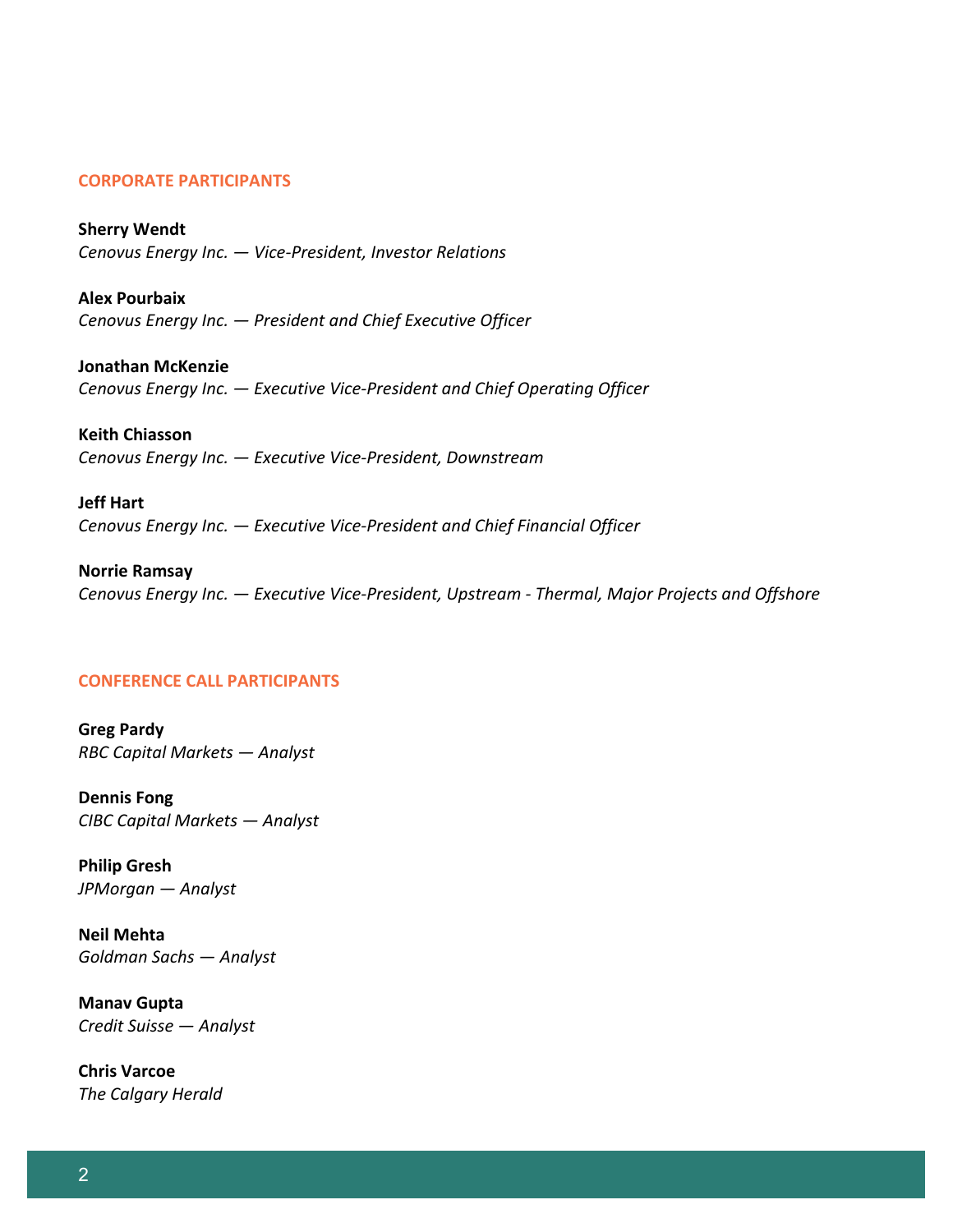# **Nia Williams**

*Reuters*

# **Janet McGurty**

*Platts*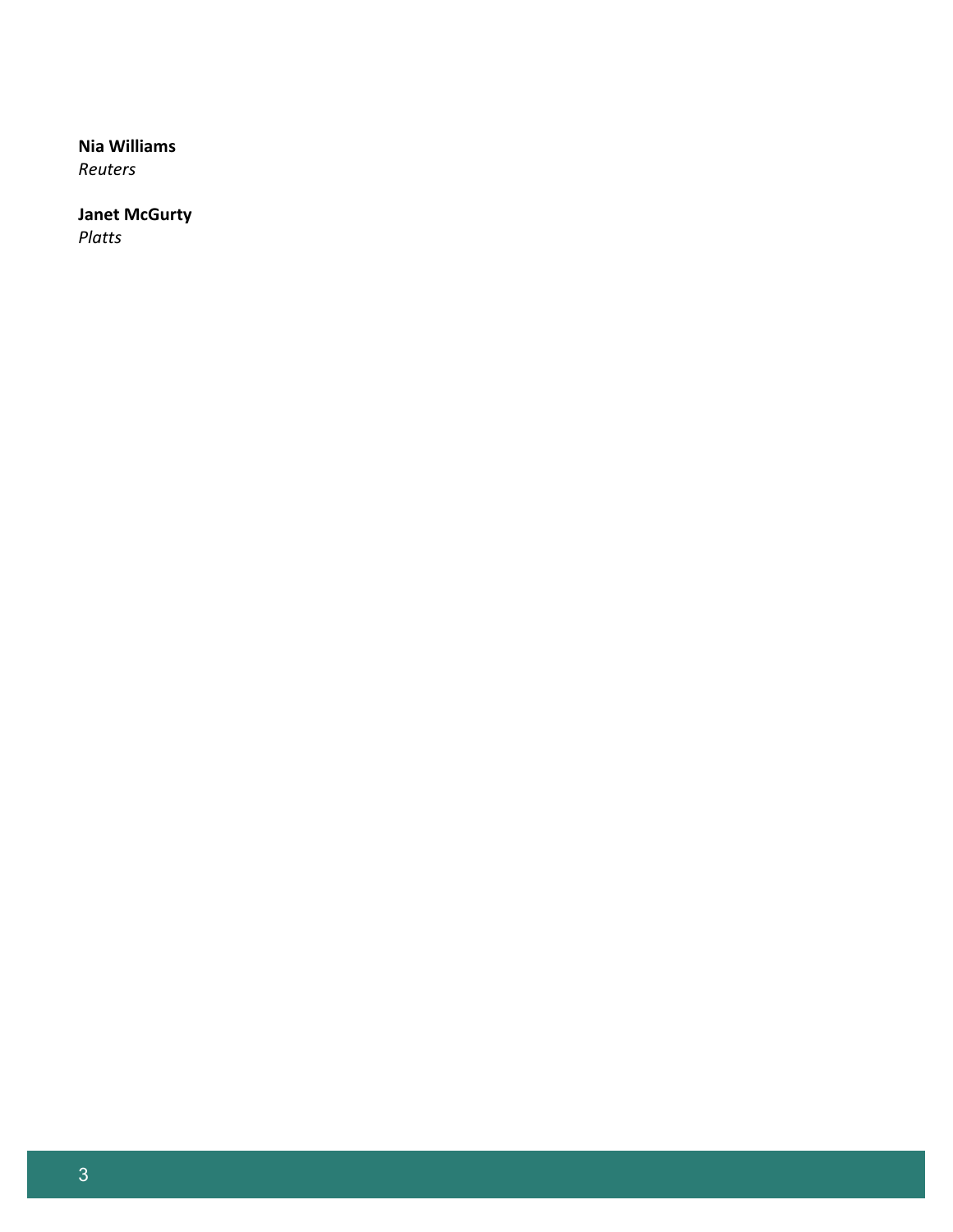#### **PRESENTATION**

#### **Operator**

Welcome to Cenovus Energy's Fourth Quarter and Year End 2021 Results.

As a reminder, today's call is being recorded. At this time, all participants are in a listen-only mode. Following the presentation, we will conduct a question-and-answer session. Please be advised that this conference call may not be recorded or rebroadcast without the express consent of Cenovus Energy.

I would now like to turn the conference call over to Ms. Sherry Wendt, Vice President, Investor Relations. Please go ahead, Ms. Wendt.

**Sherry Wendt** — Vice President, Investor Relations, Cenovus Energy Inc.

Thank you, Operator.

Welcome, everyone, to Cenovus' 2021 Fourth Quarter and Year End Results Conference Call.

I'll refer you to the advisories located at the end of today's news release. These describe the forward-looking information, non-GAAP measures, and oil and gas terms referred to today, and outline the risk factors and assumptions relevant to this discussion. Additional information is available in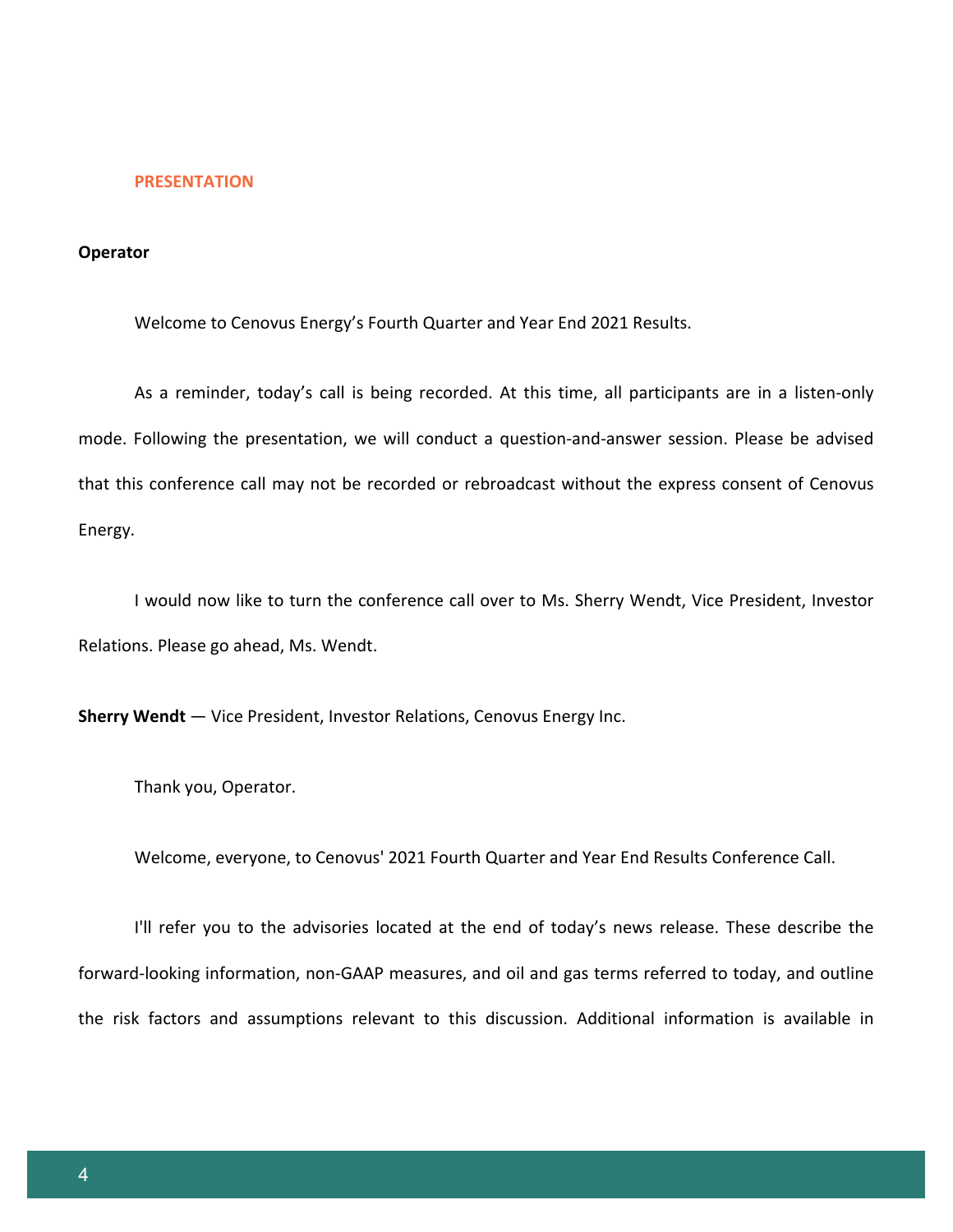Cenovus' Annual MD&A and our most recent AIF and Form 40-F. All figures are presented in Canadian dollars and before royalties, unless otherwise stated.

Alex Pourbaix, our President and Chief Executive Officer, will provide brief comments, and then we'll take your questions. We ask that you please hold off on any detailed modelling questions today, and instead follow-up on those directly with our Investor Relations team after the call, and if you could please keep to one question with a maximum of one follow-up. You can rejoin the queue for any other questions.

Alex, please go ahead.

**Alex Pourbaix** — President and Chief Executive Officer*,* Cenovus Energy Inc.

Thanks, Sherry, and good morning, everybody.

Before we get to our operating and financial results, I thought I would update you on our ongoing response to COVID-19. We're closely monitoring the Omicron variant and maintaining safe and reliable operations at all of our field sites. I'd say over the last two years we've learned a lot about how to maintain the health and safety of our people and communities and to ensure business continuity. We have robust protocols in place and adjust them as needed. The pandemic underscores for me how foundational safety is to the way we operate and how focused we must be on continuous improvement in our performance.

Meanwhile, the natural disasters in British Columbia this year presented an example of how our teams work together to not only ensure business continuity but also meet the needs of the local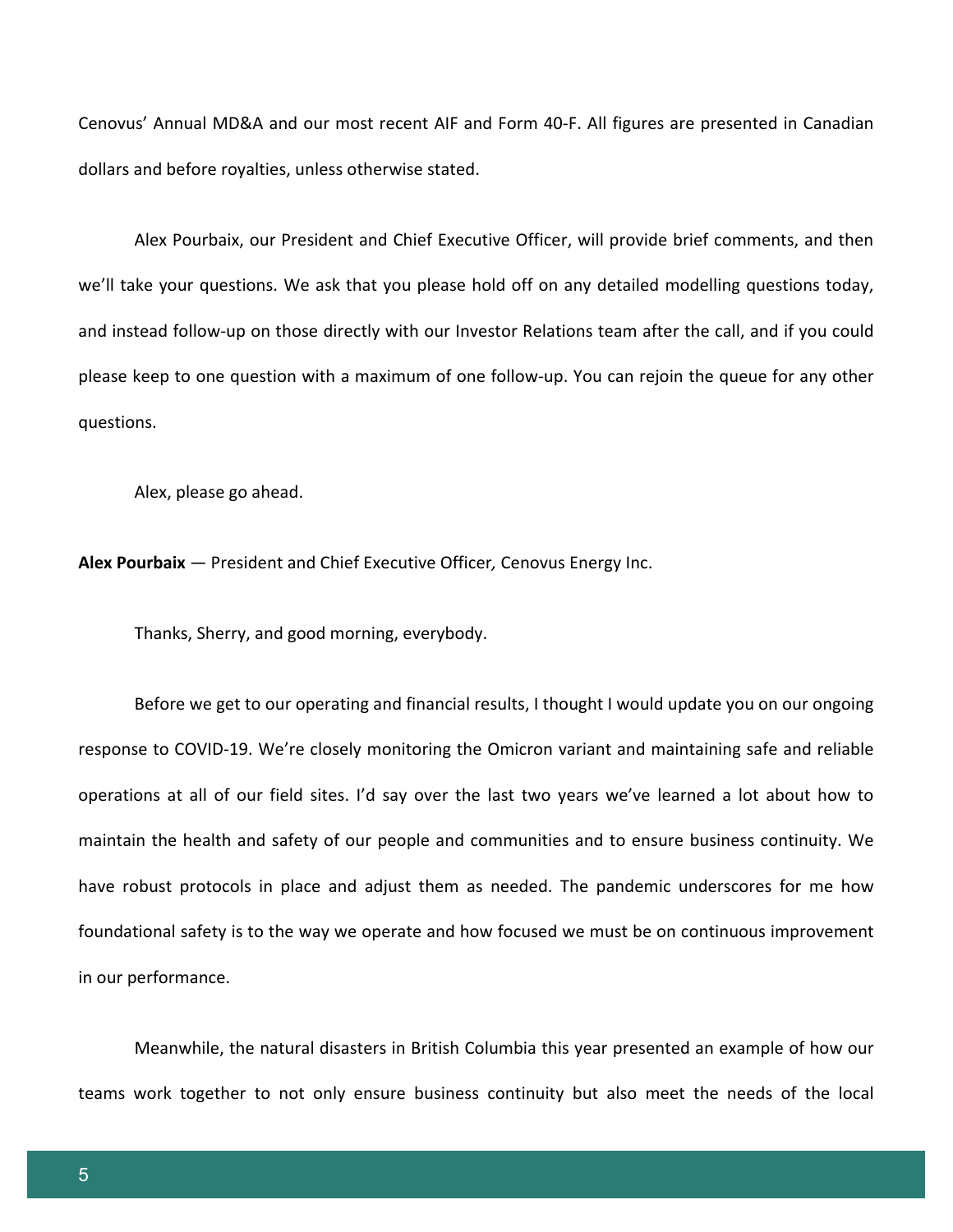community. It was a challenging year for British Columbia, with widespread forest fires followed by severe flooding, which caused significant interruption to the supply of refined products to impacted areas. In both situations, our teams worked tirelessly to keep this product supply moving safely and our sites and impacted areas operational, where it was safe to do so, in order to continue meeting the needs of the communities and customers we serve. I think this really reflects the way we do business at Cenovus, including how seriously we take our role in the local communities where we operate.

As we complete our first year as a combined company, we have harmonized our safety programs and are continuing to roll out our Cenovus Operations Integrity Management System, outlining how we manage health, safety, operational integrity, and environmental risk. Despite the challenges related to the integration and COVID-19, we have had solid overall health and safety performance in 2021. The year was not without recordable injuries, though, and this further underscores how focused we must be on continuous improvement in our top-tier safety journey. Above all, our focus is doing everything possible to make sure everyone goes home safe every day.

Turning now to our fourth quarter and annual results, our first year as a combined company has been a really good one for Cenovus. We accomplished everything we set out to do in 2021 and more. That's not to say that there weren't a few bumps along the way; but when I look what we've accomplished overall this year, I really want to commend our employees and Leadership team on a job very well done.

I'll start with the Upstream segment. We continue to deliver very strong Upstream operating performance. Our total production was 825,000 BOE per day in the fourth quarter, an increase of 20,000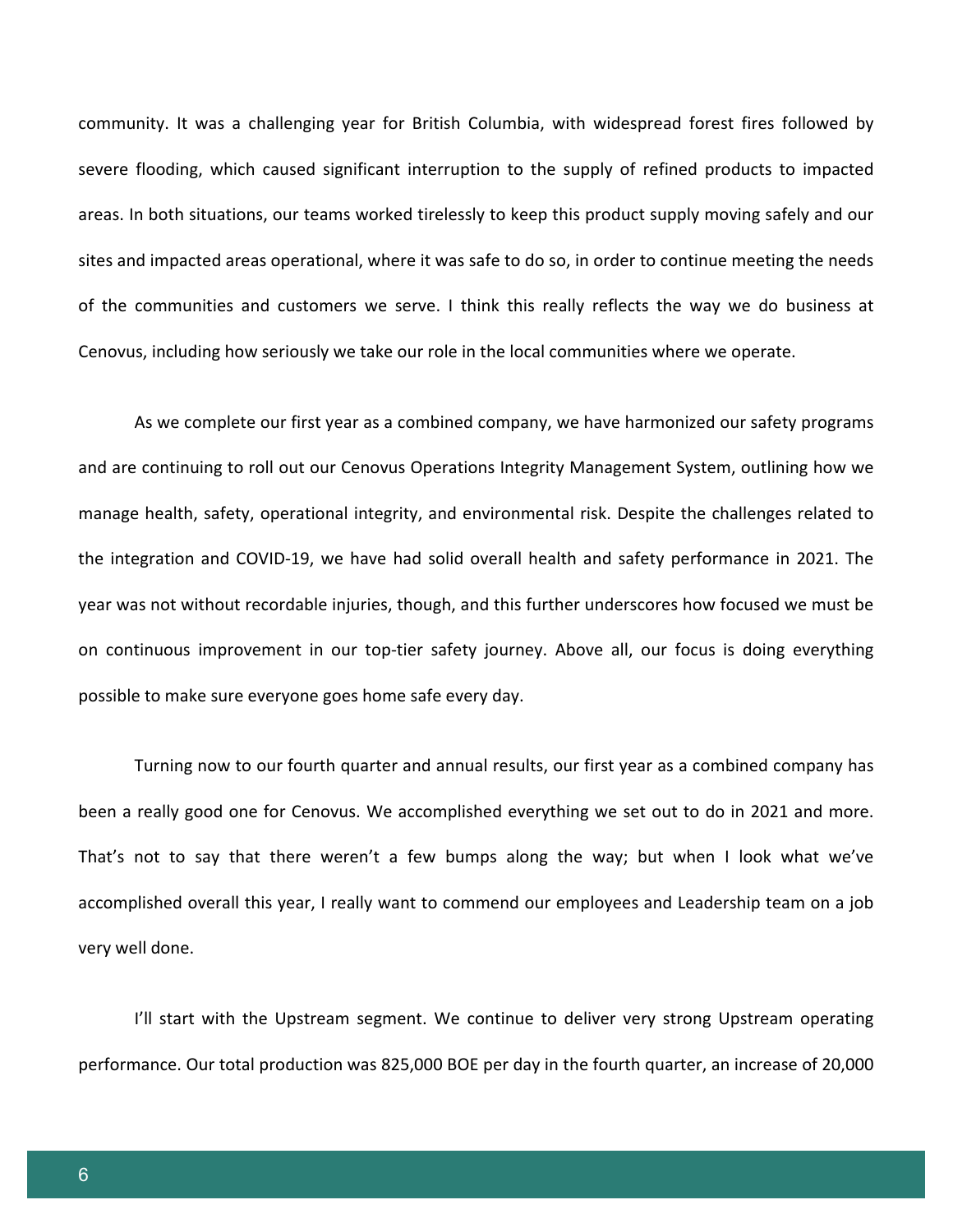BOE per day over the third quarter. Despite experiencing some extremely cold weather in Alberta and Saskatchewan in December, the production increase was led by record quarterly average production rates at our three largest oil sands assets: Foster Creek, Christina Lake, and the Lloydminster Thermals.

Foster Creek production for the fourth quarter was nearly 212,000 barrels per day, an increase of about 25,000 barrels per day over the third quarter. We spoke in our last quarterly call and at our Investor Day about the performance of the new well pads at the West arm of the reservoir, and these pads continued to deliver some of the highest rates we've ever seen at Cenovus. Production guidance for Foster in 2022 is in the range of 185,000 to 205,000 barrels per day, which includes the impact of a planned turnaround in the year. Production at Christina averaged 251,000 barrels per day in the quarter, reflecting additional production volumes from redevelopment and redrill wells that we spoke to about at our Investor Day. Production guidance for Christina in 2022 is in the range of 230,000 to 250,000 barrels per day, which also includes the impact of a planned turnaround later this year. At the Lloyd Thermals, we continue to see the benefits of applying Cenovus' operating techniques. These assets have delivered an average of nearly 100,000 barrels per day in the quarter.

Our realized pricing across the Oil Sands segment reflected the volatility in WTI and WCS prices that we saw between October and November. Results also reflected higher condensate pricing and our normal additional seasonal blending requirements for diluent in the winter months. In addition, an increase in natural gas prices contributed to higher oil sands operating costs quarter over quarter to about \$11.76 per barrel.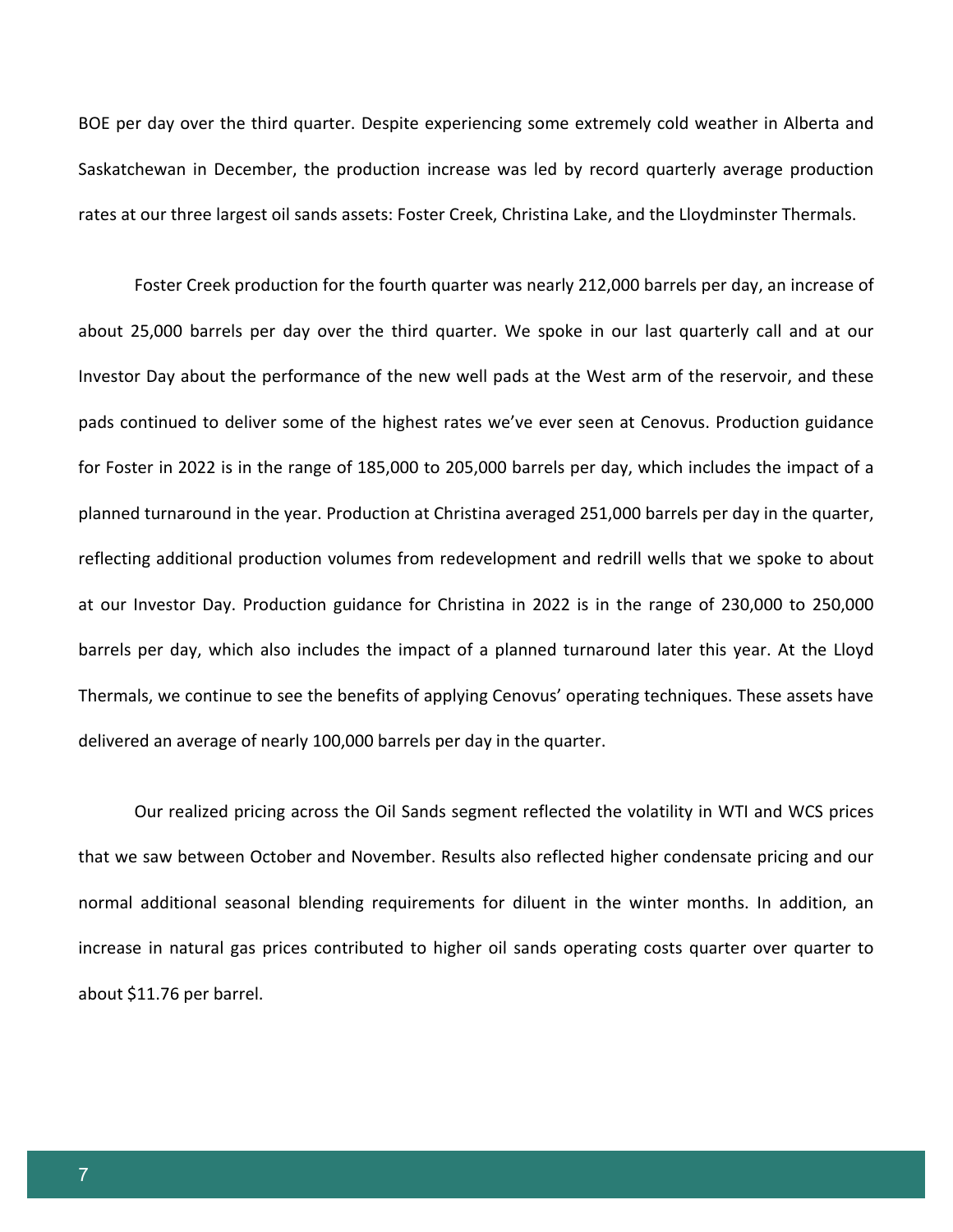Turning to Conventional. As a result of higher commodity prices and reliable operations, the Conventional business delivered nearly \$260 million of operating margin in the fourth quarter. Production was about 5 percent lower than the third quarter due to asset sales, but unit operating costs still held relatively flat with the third quarter. Our offshore operations continue to be a strong contributor to our business, delivering operating margin of over \$400 million in the quarter and contributing over \$1.4 billion of operating margin in 2021.

Asia-Pac operations continued performing well, with daily production of over 62,000 BOE per day in the fourth quarter, which was slightly above the previous quarter; however, we saw increased realized prices and FX. We continue to see strong gas demand in Asia, and as we said at Investor Day, we continue to explore, with our partners, opportunities to add additional value there. In Indonesia, a production sharing contract was signed for the Liman contract region in East Java, and in December we drilled a development well in the MBH field, which was completed in January. In the Atlantic, lower production volumes reflected some turnaround activity in the region, but we are able to capture a higher net back overall as the business realized the benefit of strong Brent pricing.

Moving to the Downstream business. In the U.S. Manufacturing segment, refinery utilization averaged 72 percent in the quarter. This reflects the impacts of a planned turnaround at the Lima refinery. The Lima turnaround was a major one-in-every-five-year event, involving planned outages at the crude unit and the cat cracker units, with a total cost of around \$145 million. Following the turnaround, we encountered some challenges with secondary processing units, which impacted run rates beyond the initial six to eight week planned timeline, extending through December and into January. Due to the reduced rates, turnaround-related expenses and repairs associated with the outage,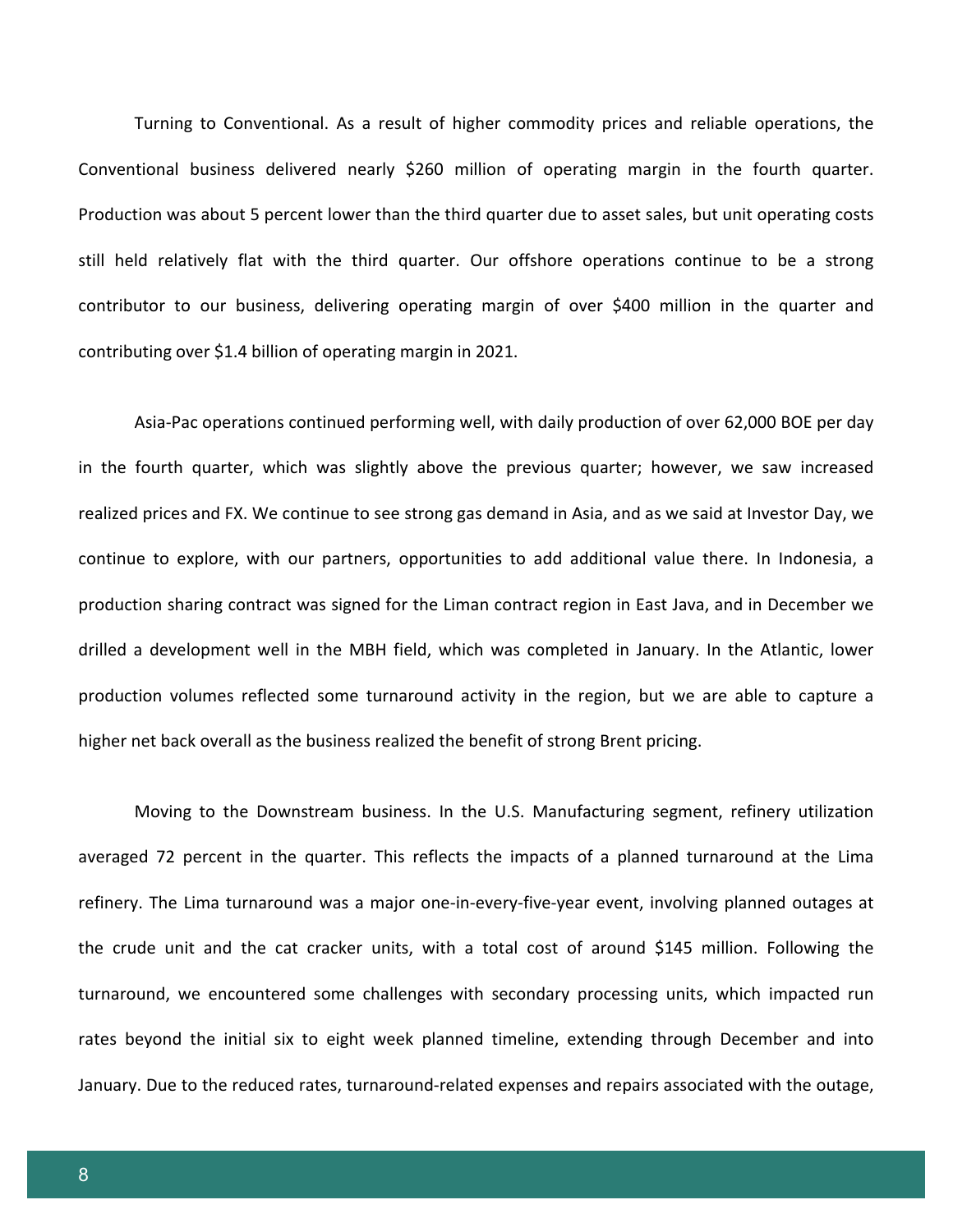unit operating costs for U.S. Manufacturing in the fourth quarter increased to 16.88 per barrel. We also expect throughput and operating expenses in the first quarter to be modestly impacted due to the continued reduced throughputs in January. The repairs of Lima are now complete, and I'm pleased to report that operations are back to normal. The Operations team is confident that this was a one-time issue and has been resolved.

In the Canadian Manufacturing segment, we continue to see very steady and reliable operating performance at the Lloyd upgrader and asphalt refinery, with an average utilization of 98 percent in the fourth quarter. This finished out a strong performance year for the Lloyd complex, with 96 percent average utilization for the full year. Fourth quarter utilization and unit refining margins in this segment were similar to the third quarter, generating an operating margin of \$131 million, reflecting the strong reliability of these assets as well as capture of wider price differentials at the upgrader.

For those of you who joined us at Investor Day in December, you know we've announced ambitious targets for our five environmental, social, and governance focus areas. These are all available on our website; however, I wanted to remind you of a couple this morning. We are committed to spending at least \$1.2 billion with Indigenous businesses between 2019 and year end 2025. Working with Indigenous business partners has always been an important part of our approach to supporting Indigenous reconciliation. As part of our efforts to address climate change and greenhouse gas emissions, we have set a target to reduce our absolute Scope 1 and Scope 2 emissions by 35 percent, by year 2035, from 2019 levels. We're also maintaining our ambition of net zero emissions from our operations by 2050, which includes our work with the Oil Sands Pathways to Net Zero initiative.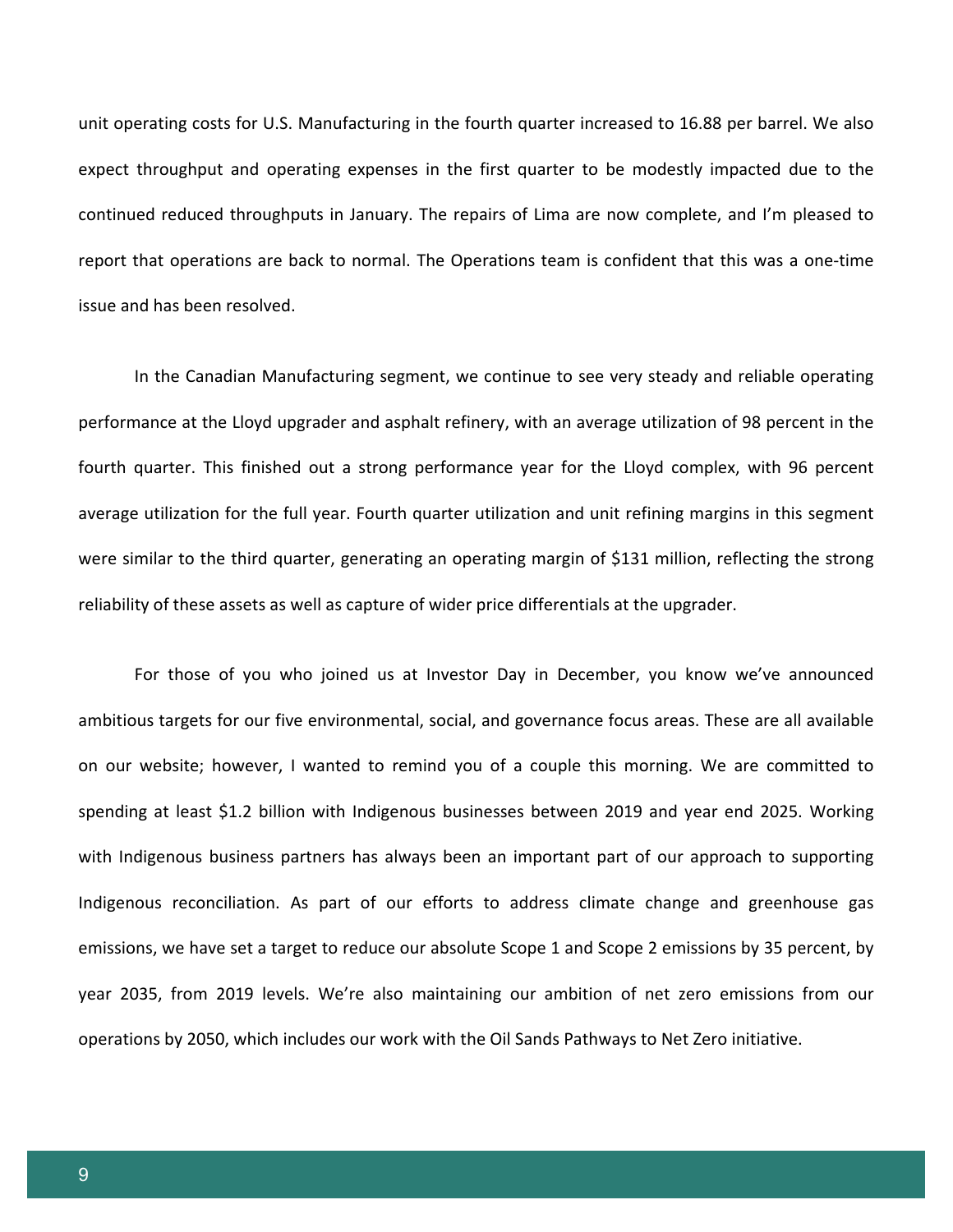Turning now to our financial results. In the fourth quarter, we generated cash flow from operating activities of nearly \$2.2 billion, adjusted funds flow close to \$2 billion, and free funds flow of more than \$1.1 billion. Capital spending was \$835 million in the quarter, which placed us well within our guidance range for the full year.

We recorded a \$1.9 billion impairment in the U.S. Manufacturing segment this quarter. The impairment related to the carrying value of our assets in U.S. refining and changes in current independently derived commodity price outlooks, specifically around crack spreads, RINs, and the WCS differential. We also booked a reversal of prior impairments in Q4 related to our Conventional business. This does not reflect any change in the way we think about the Downstream business. We continue to see long-term value in our integrated model and to reduce cash flow volatility that comes with a more diverse portfolio of Upstream and Downstream assets.

On the corporate side, we saw an increase in our general and administrative expenses in the fourth quarter, which impacted adjusted funds flow. This mainly related to a non-cash accrual for a synergy incentive plan that was implemented at the time of the Husky transaction. This one-time incentive program was clearly very effective in motivating our employees to pursue those synergies for our shareholders. We generated \$7.2 billion in adjusted funds flow and free funds flow of nearly \$4.7 billion in 2021, with total capital for the year coming in at about \$2.6 billion. These results really speak to the free funds flow generating ability of the Company, especially when you consider that free funds flow reflected one-time costs associated with the Husky transaction and capital for the Superior refinery rebuild, on which we're still collecting related insurance proceeds in 2022. This financial performance, including asset sale proceeds received in the fourth quarter, enabled us to reduce our net debt by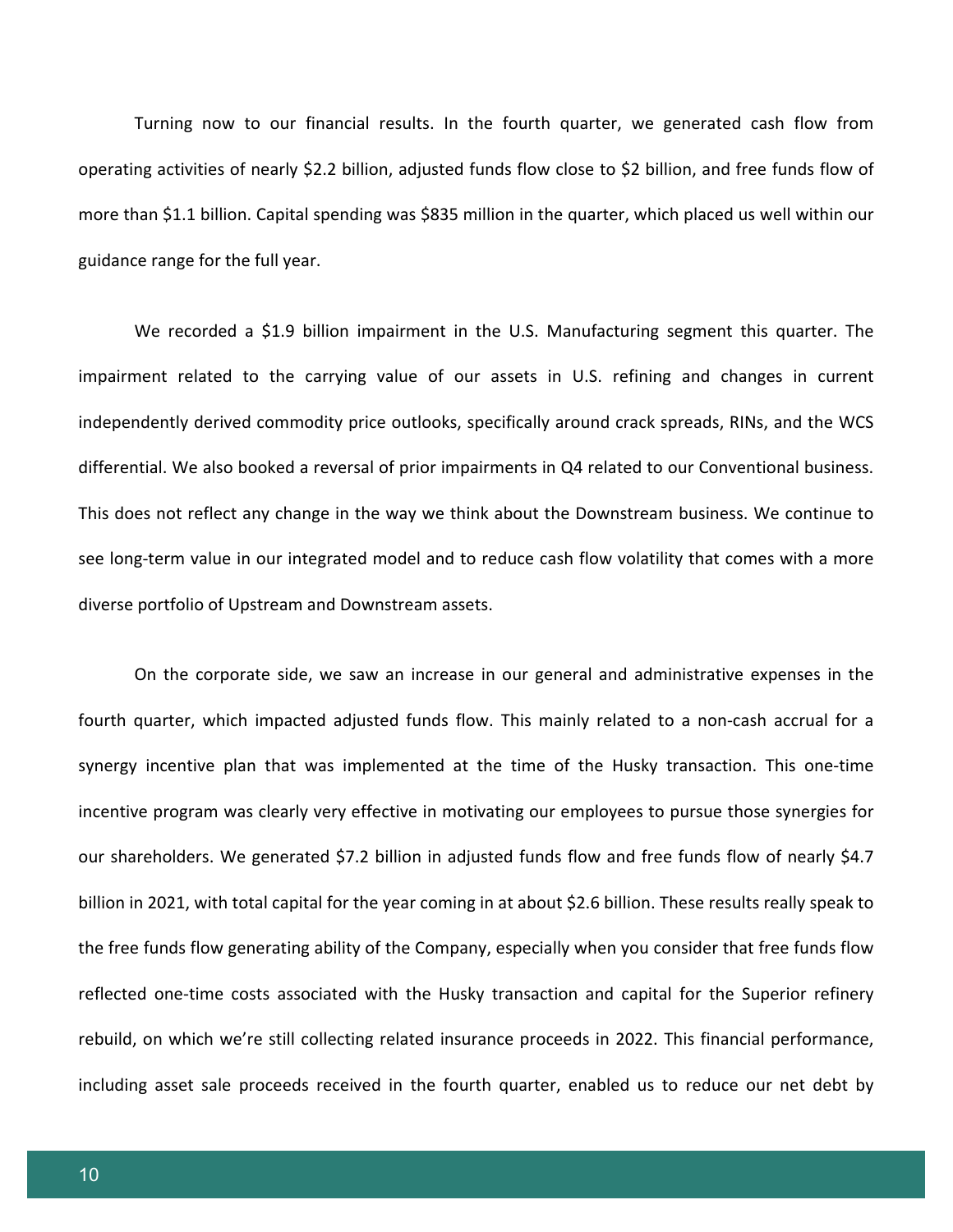another \$1.4 billion over the quarter, closing 2021 with net debt below \$9.6 billion. That's a reduction of \$3.5 billion since January 1, 2021.

In the fourth quarter, we also announced the sale of Wembley assets in the Conventional business, the Tucker Oil Sands Project, and the disposition of two thirds of our retail stations. The three transactions together represent additional proceeds of nearly \$1.5 billion. Tucker closed in January and Wembley is also expected to close in Q1. Retail is still expected to close in mid-2022.

I'll also take this opportunity to provide an update on our NCIB program, which we announced in the fourth quarter and began executing in November. As of February 7, we have repurchased approximately 26 million shares at a weighted average price of \$16.31 per share.

Looking back over the past year, we have created a better and more resilient Cenovus. We've delivered on everything we've set out to do, including successful integration of the Husky business, delivering over and above our targets for Upstream operations, Canadian Downstream, transaction synergies, asset sales, net debt reduction, and increasing shareholder returns. Now, assuming commodity prices continue to hold, we will rapidly hit our net debt target of \$8 billion, implying we could be looking at even more free funds flow to allocate in 2022. I assure you; we will continue the capital discipline you've come to expect from us, and above all, opportunities for adding value for our shareholders and increasing shareholder returns will be top of mind for this Management team.

With that, we're happy to take your questions.

**Q & A**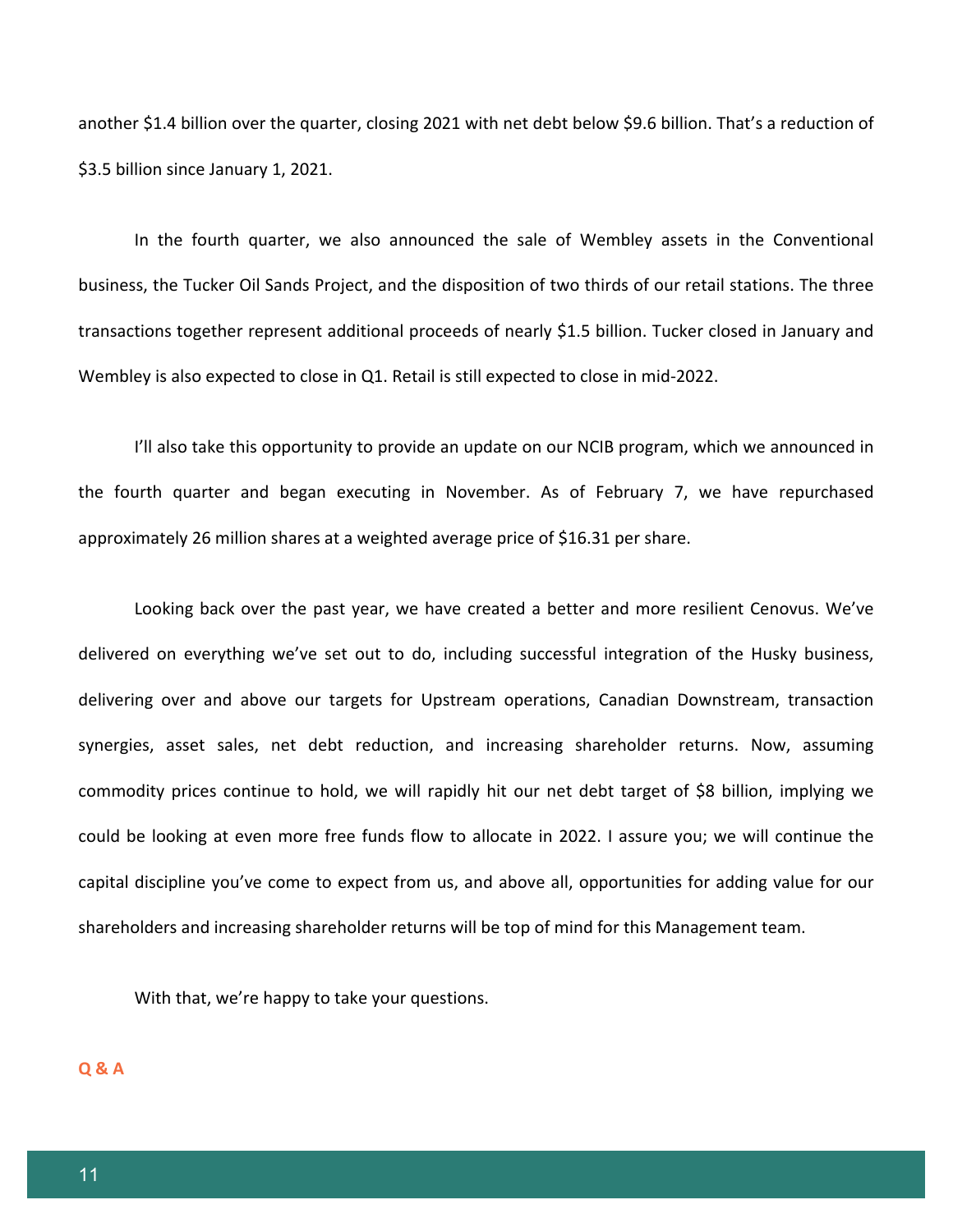#### **Operator**

We'll take our first question from Greg Pardy with RBC Capital Markets.

**Greg Pardy** — Analyst, RBC Capital Markets

Yes, thanks, good morning. Thanks for the rundown, Alex.

Maybe just to extend from what you'd said on—that was really my first question is, you're going to be sub-\$8 billion, it looks like, it doesn't sound like there's a lot of appetite for increasing organic investment, in the ground and so forth. Can you just shed any light as to the options maybe that you would have from a shareholder return perspective, and would those be highest priority right now in terms of things on your to-do list?

**Alex Pourbaix** *—* President and Chief Executive Officer*,* Cenovus Energy Inc.

Yes, no, thanks for the question, Greg.

I mean, I think what we said, and you'll recall at Investor Day, I think we made very, very clearly that as we de-lever the balance sheet, we were going to increasingly look at allocating cash to returning to our shareholders; you've seen that. We got off, I think, to quite a decent start with our NCIB. You've seen us double the dividend, and here we are rapidly heading towards and below \$8 billion in net debt.

I think what I would say is, we are very, very focused on the importance and the urgency of returning more value to our shareholders. Frankly, we're delevering at a pace probably quicker than anyone here even thought about. We have a little bit of work to do as a Management team, as a Board;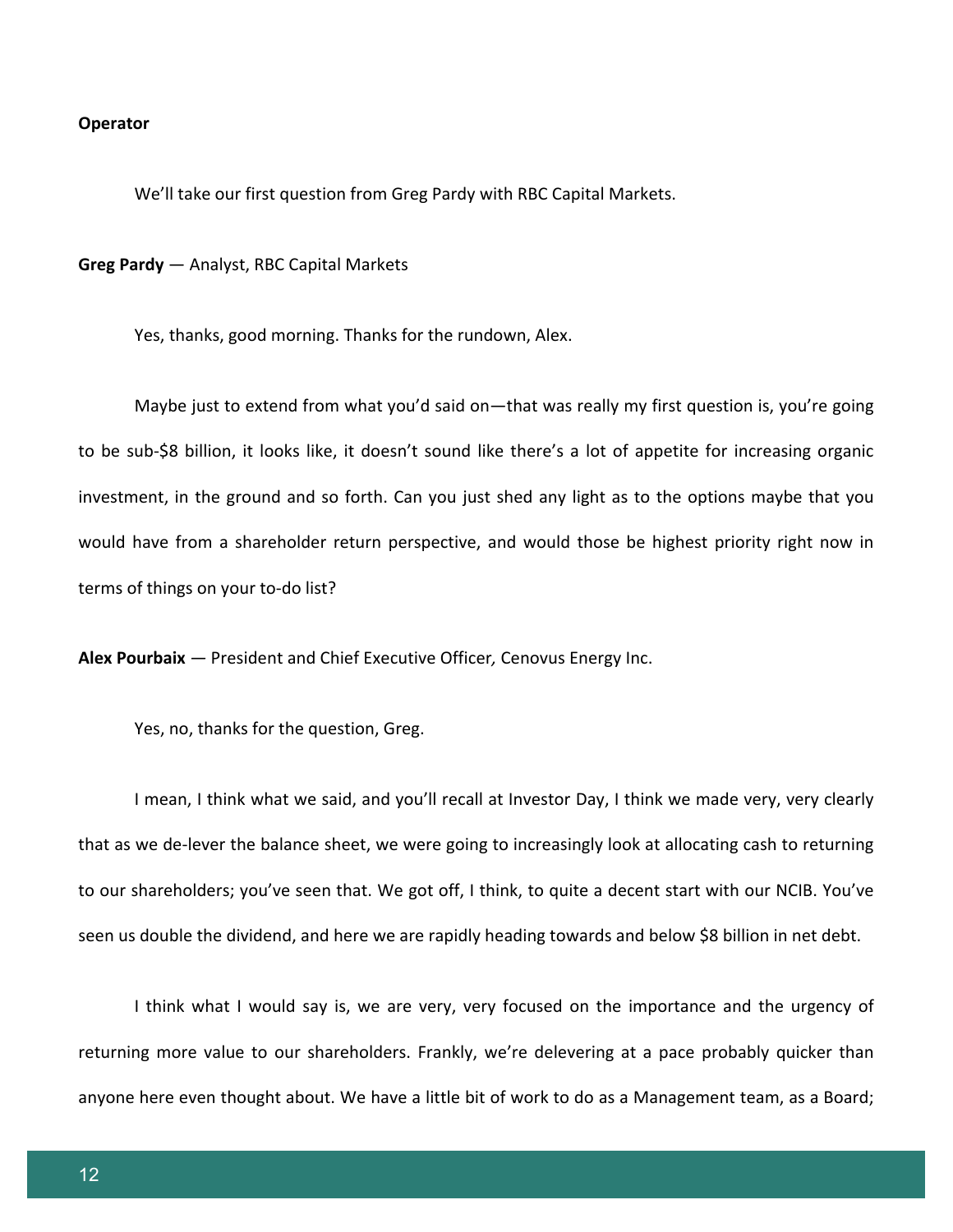but I think that our shareholders can expect that, in fairly short order, we will be coming back to our shareholders with an updated plan on how we're going to continue to return and increase our returns to shareholders. I think I'd say just bear with us. We're very live to the issue. We just need to do a little bit of work to come back with a plan that we can announce to our shareholders.

**Greg Pardy** — Analyst, RBC Capital Markets

Okay, thanks for that.

Really just the second question is, it's probably more for Jon, but what should we expect from your U.S. refining ops? I'm not thinking so much about cash flow generation, but just perhaps utilization, or steps taken to improve reliability or performance, or what have you. Anywhere you want to go on that would be fine.

**Jonathan McKenzie** *—* Executive Vice-President and Chief Operating Officer, Cenovus Energy Inc.

Thanks, Greg. I'll make a few comments and then I'll let Keith chime in.

The first comment I'd make is U.S. refining is absolutely core to our strategy of the Company. During the quarter, we did execute a 45-day turnaround in Lima. The actual execution of the turnaround was quite good. The total cost, as Alex mentioned, was about \$145 million. We did struggle with the iso cracker and the reformer coming out of that turnaround, but that Lima refinery is now up to normal rates of operation, and we expect it to run through 2022 at normal rates of operation.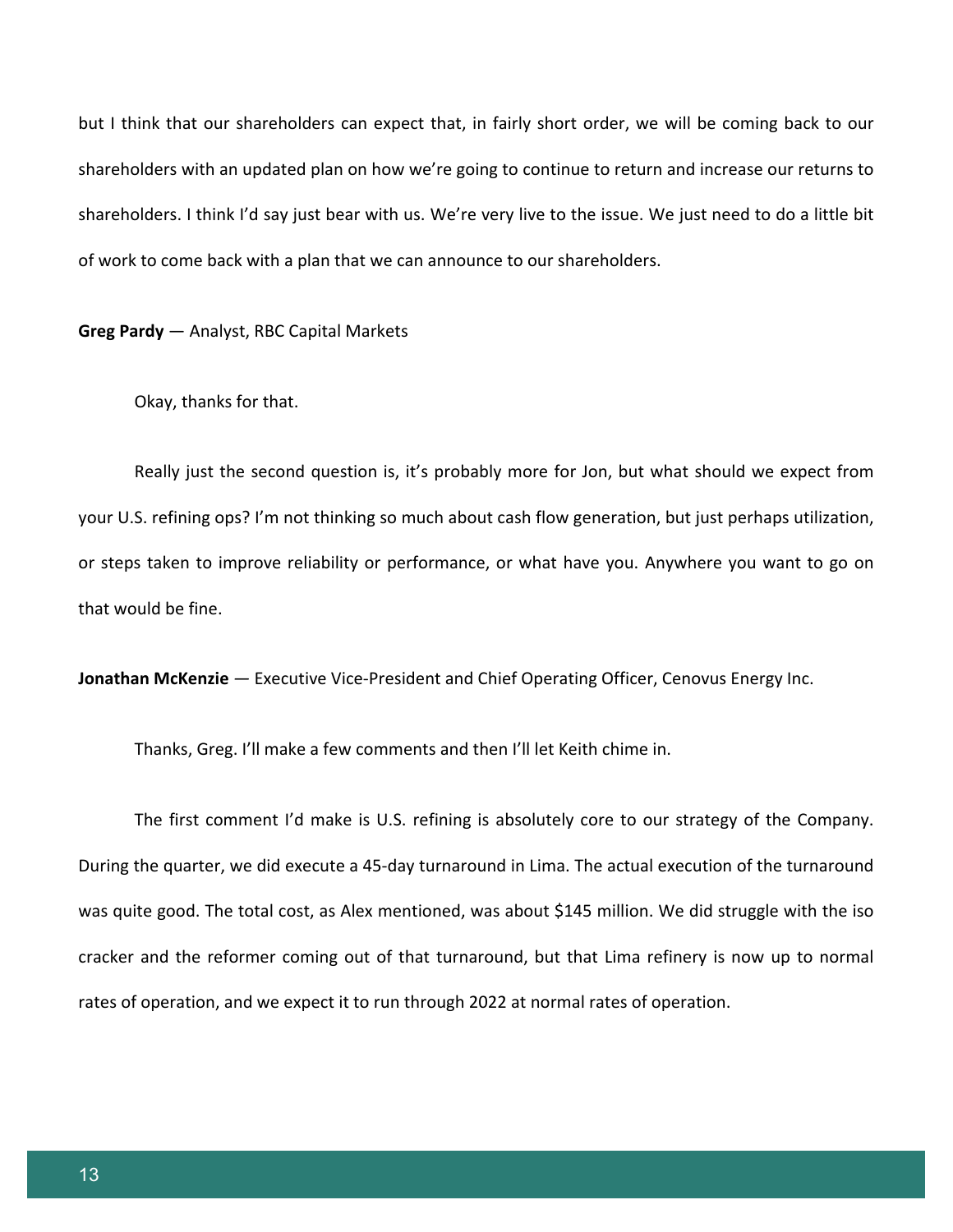What we have seen in the past is utilization has been lower than historic due to largely commercial reasons, so as the cracks continue to justify, we'll continue to take those rates of utilization up. I would mention, we do have another major turnaround in 2022 at Toledo, and that will be executed by our partner at BP. But going forward, you should expect to, I think, see more historic rates of utilization and availability as we get into a more robust crack market.

I don't know, Keith, there's anything else you want to add to that?

**Keith Chiasson** *—* Executive Vice-President, Downstream, Cenovus Energy Inc.

No, I think you got it. The Lima turnaround is a once-in-five-year type of event, and that's now behind us, and the refinery's back online. I think, Greg, in the quarter, obviously, saw some seasonal weakness in cracks, net cracks of RINs around \$10. Obviously, gasoline impacted a little bit with Omicron, but we're expecting that to be transitory and really thinking that gasoline and diesel demand will be really strong through 2022. Even with the turnarounds Jon alluded to, we're expecting higher throughput in 2022, based on what we're seeing.

**Alex Pourbaix** *—* President and Chief Executive Officer*,* Cenovus Energy Inc.

Hi, Greg, it's Alex.

I would agree with everything that Jon and Keith said. I might just put one kind of overarching comment on the U.S. Downstream. As Jon said, at the start, this is an absolutely core part of our business and our integrated strategy. I think that our investors should expect to see the exact kind of focus that we put on the Thermal business in 2021 and the results we've delivered there. Jon and Keith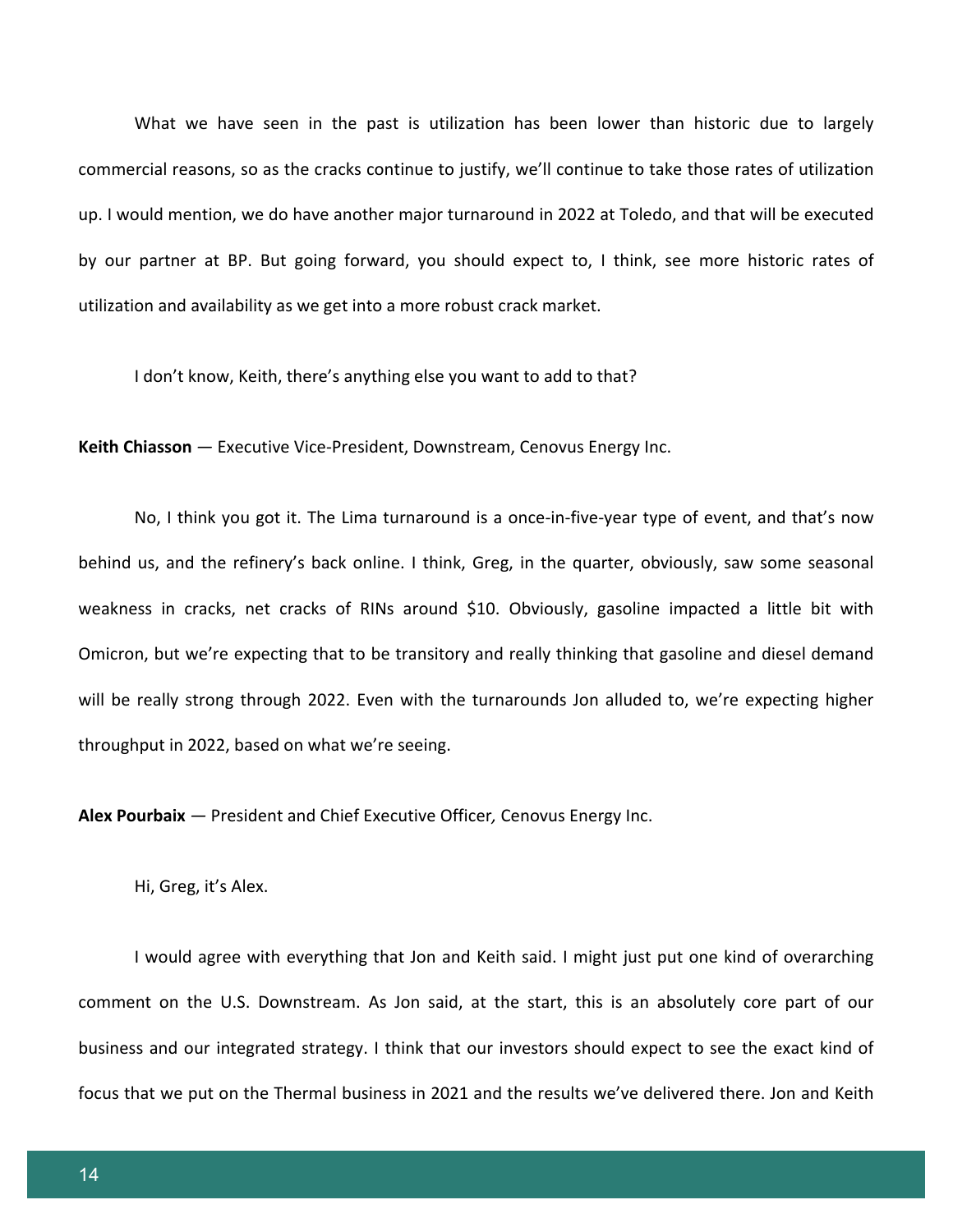and Norrie are putting that same collective effort into making sure that we deliver that same kind of performance out of the U.S. Downstream business. It is an area of very significant focus for us in 2022.

**Greg Pardy** — Analyst, RBC Capital Markets

Understood, thanks very much.

**Alex Pourbaix** *—* President and Chief Executive Officer*,* Cenovus Energy Inc.

No worries.

## **Operator**

We'll take our next question from Dennis Fong with CIBC.

**Dennis Fong** — Analyst, CIBC Capital Markets

Hi, good morning, and thank you for taking my questions.

The first one here, actually both might be directed more at Jeff, but as you noted there in your opening comments, Alex, you did take a \$1.9 billion impairment charge. Just kind of digging into the financials and not wanting this to be a kind of modelling stock question, it looked like the discount rate changed in terms of some of your assumptions. But I was hoping with that we could get a little bit more detail and colour around some of the changes and assumptions, as well as the embedded RINs pricing that you're looking at going forward, with respect to the impairment charge?

**Jeff Hart** *—* Executive Vice-President and Chief Financial Officer, Cenovus Energy Inc.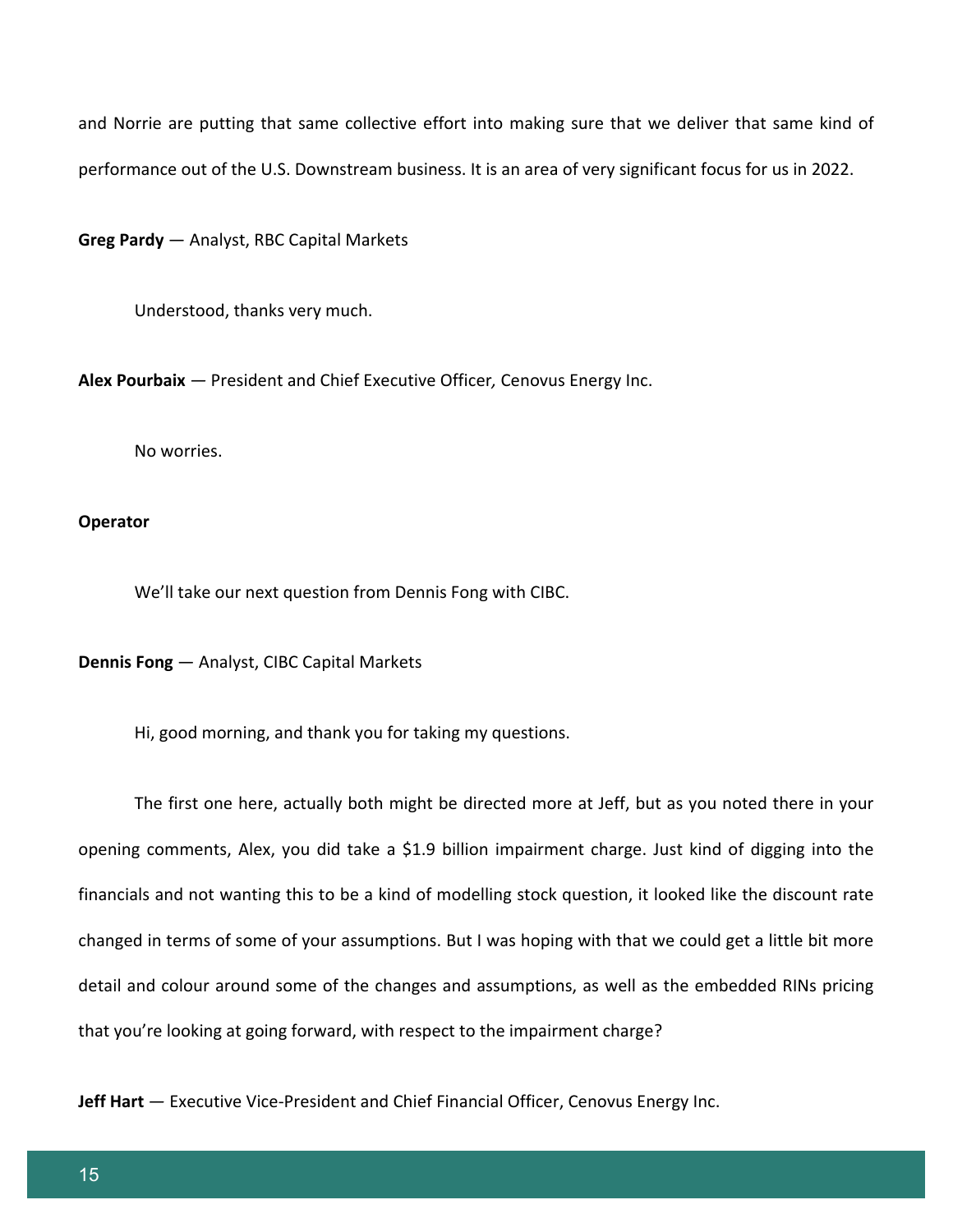Yes, it's Jeff here, thanks for the question.

I mean, number one, I'll say this really reflects third-party price lines and where those currently sit in, and that's really the driver. As you can see, in the Upstream, similar to what we're seeing in the Downstream, it's really they are a reflection of the IQRE prices, so we had the reversal. Number one, it's a reflection of that, Dennis, and that really drives a lot of evaluation and changes, is those third-party price lines, number one.

Number two is the discount rates will vary and we'll adjust and look at different pieces depending on structures of the investments in the refinery. We've moved that a little bit for the different investments, but really that's flexible in a range and can always change depending where market is. But really, it's a reflection of those third-party price points, Dennis.

#### **Dennis Fong** — Analyst, CIBC Capital Markets

Okay. Okay, thanks. Then the second question, maybe it falls a little bit along what Greg was asking there to begin with. The company's done a really good job in terms of managing term debt maturities, especially with the most recent redemption. Just in terms of call it an optimal capital structure, how should we be thinking of that just given the amount of free cash flow that you're generating? How should we be thinking about the term debts and kind of the structure, as well as the maturities of it going forward? Is there any way that you can think about optimizing or improving the cost structure on that side?

**Jeff Hart** *—* Executive Vice-President and Chief Financial Officer, Cenovus Energy Inc.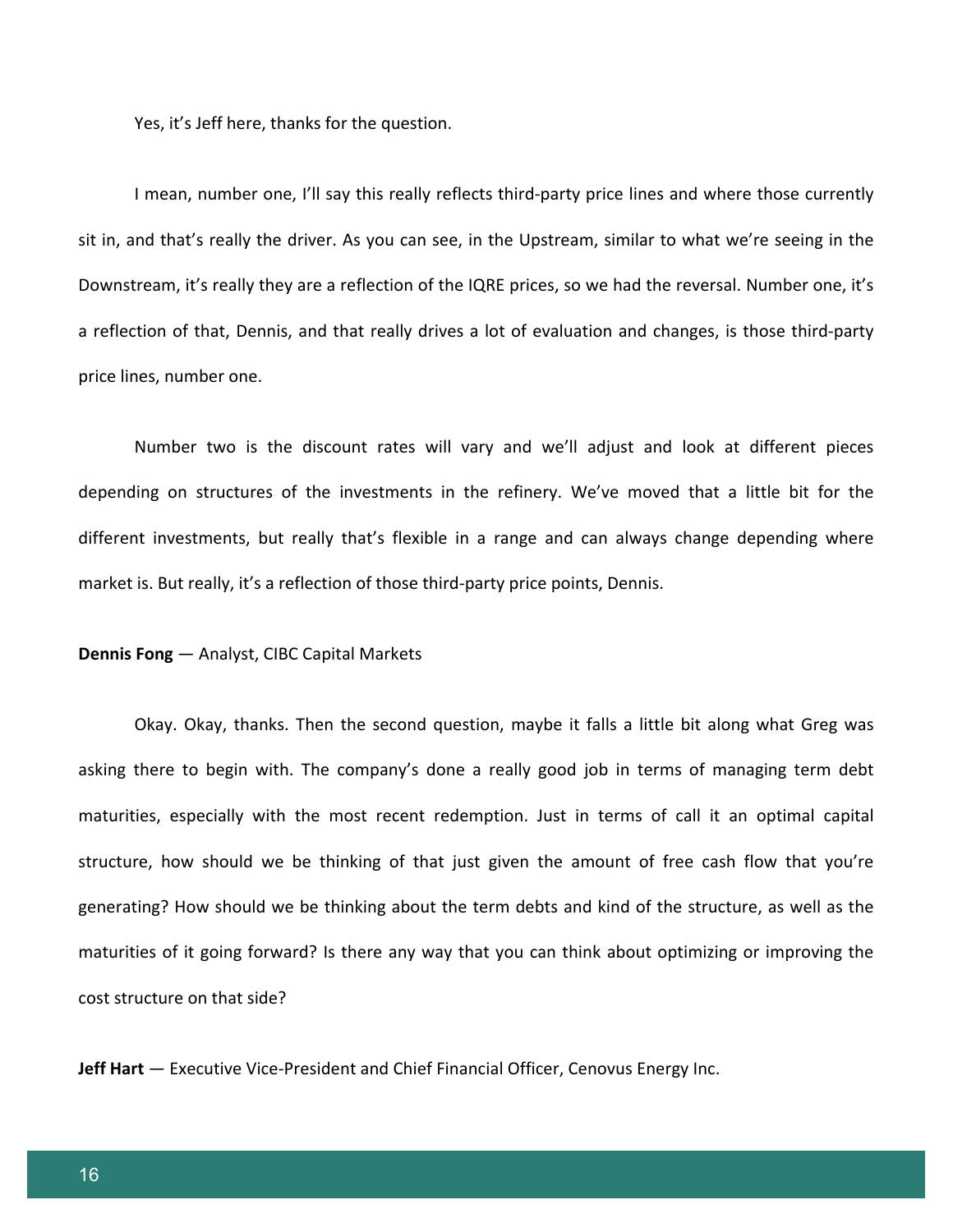Yes, it's Jeff again.

Number one, as Alex talked to, is we said we'd be balanced between 10 and eight, and we've reflected that over the last quarter and into this year, with the share buybacks, dividend, and then the make-wholes that you referred to, they were largely balanced.

I would expect us, generally we've always talked about holding a cash floor of a billion. I'd expect us to operate more between \$1 billion to \$2 billion. As we accumulate cash, until we get to \$8 billion, we'll continue to balance shareholder returns, and deleveraging. To your point, we'll look at across the maturity profile. We did the make-wholes. We want to maximize our deleveraging, but we'll look up and down the curve. As we did in Q3 last year, if there's opportunities where we can see to optimize the cost and the term, we'll look at that and balance it all out. It really is market dependent.

**Dennis Fong** — Analyst, CIBC Capital Markets

Great. Thank you for the colour.

**Alex Pourbaix** *—* President and Chief Executive Officer*,* Cenovus Energy Inc.

Thanks, Dennis.

#### **Operator**

We'll go to our next question, from Phil Gresh with JPMorgan.

**Philip Gresh** — Analyst, JPMorgan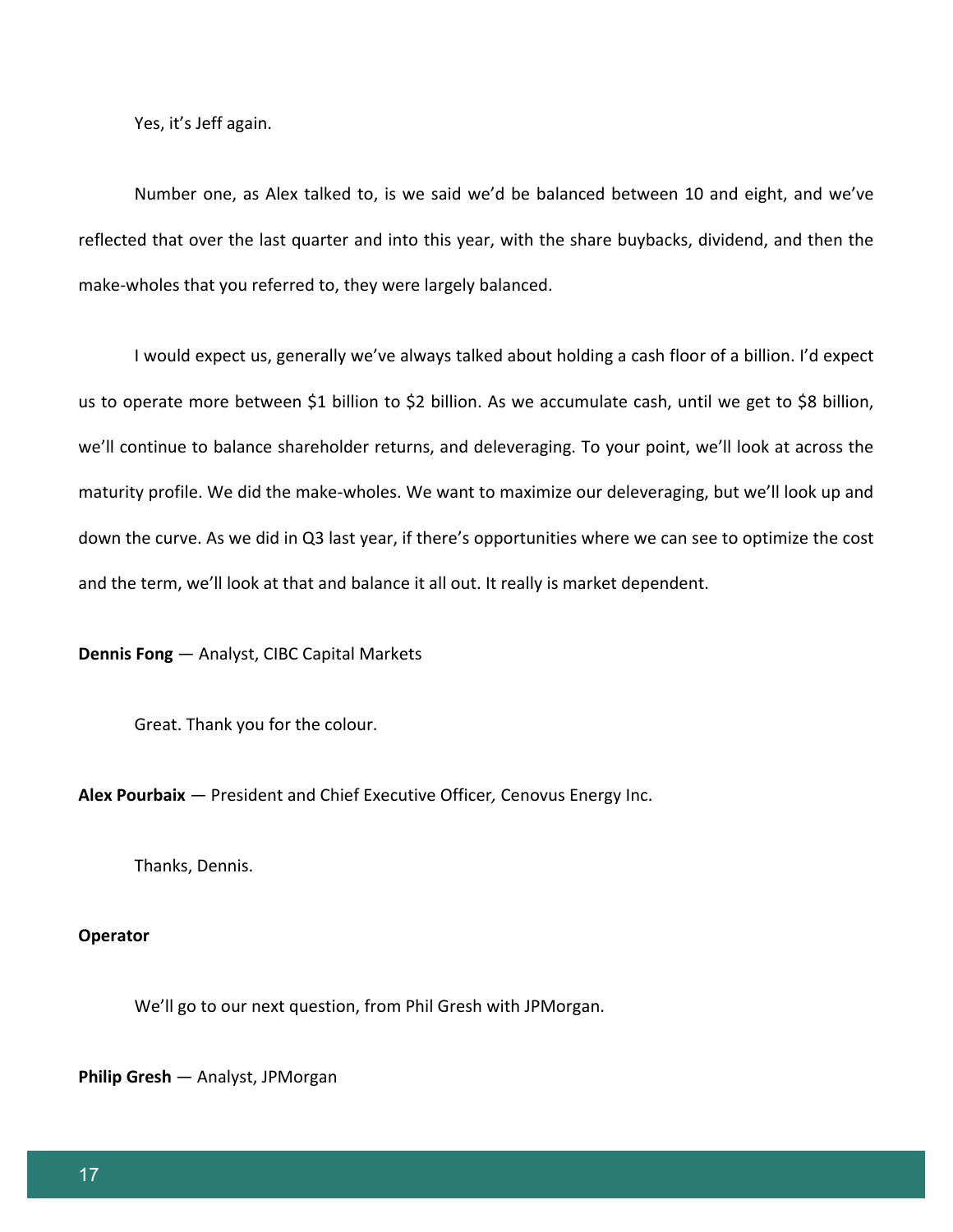Yes, hi, good morning.

The first question, just as I'm thinking about the first quarter, some of your peers have talked about some working capital headwinds. I didn't know if there was any—I know you had some tailwinds in the fourth quarter, I didn't know if there are any things we should be thinking about there in a rising oil price environment, because absent that, it would seem like you could potentially hit that net debt target of \$8 billion in the first quarter. Just any thoughts you'd have on either of those comments?

**Jonathan McKenzie** *—* Executive Vice-President and Chief Operating Officer, Cenovus Energy Inc.

Hi, Phil, it's Jon speaking.

I think one of the things that we did a really good job of in Q4 is managing working capital, and you would've noticed there was about a \$300 million working capital release.

That being said, one of the things that we did see in December in particular was some pretty weak pricing, both WTI as well as the WTI/WCS spread, so we did take an opportunity to build some inventory and not sell in December, and some of those sales will be reflected in January and February of this year. We don't necessarily see any working capital impediments or headwinds going forward. We think it's something that I think we managed through Q4 and you'll see us continue to manage through Q1. We did put some barrels into Capline in Q4, and that's all reflected in the number. But, overall, we did see that working capital release, and we are expecting to sell some of that production that we stored in Q4 and Q1.

**Philip Gresh** — Analyst, JPMorgan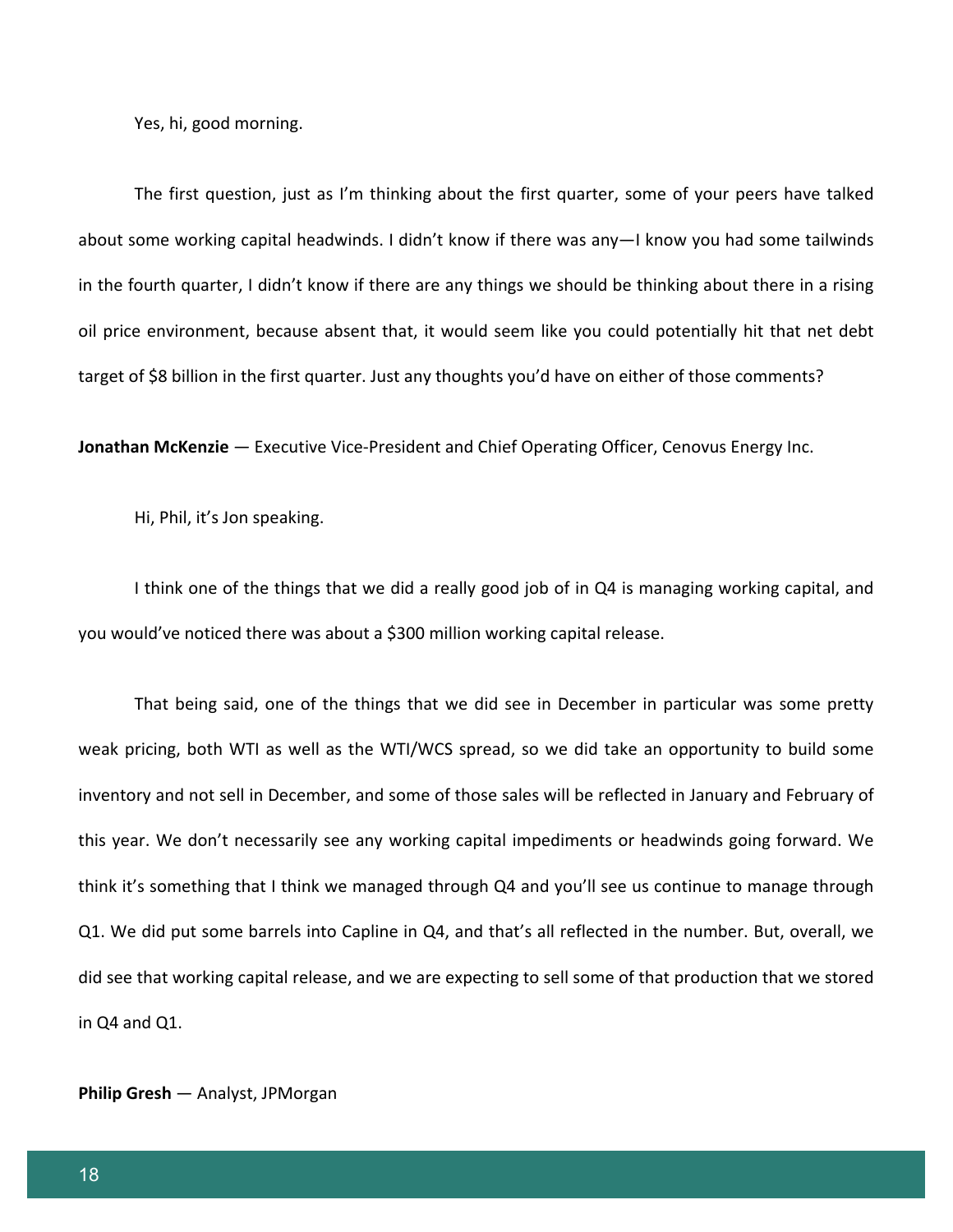Got it, and anything on the broader view at these spot prices of the ability to be below the \$8 billion target by the end of 1Q?

**Jonathan McKenzie** *—* Executive Vice-President and Chief Operating Officer, Cenovus Energy Inc.

You're asking me to get pretty digital about when we're going to get to the \$8 billion. What I'll tell you, Phil, is the thing that's going to happen in Q1 is we are going to get some proceeds from those two asset sales that Alex mentioned, both Wembley and Tucker, which is now closed, and those are material in nature. We are rapidly moving towards \$8 billion. I don't have actual date as to when we're going to get there, but we are rapidly converging on \$8 billion of net debt.

#### **Philip Gresh** — Analyst, JPMorgan

Okay, fair enough for that. Thank you.

Then just one follow-up. Obviously, ConocoPhillips was pretty clear on their earnings call that they intend to sell down their full stake by the end of the first quarter. Just in terms of managing that, is there anything Cenovus is thinking about, or is that more of the shareholders would have to be buying the stock and you just kind of buy it back in the open market, any update there? Then hopefully, it is in the rear view soon.

**Alex Pourbaix** *—* President and Chief Executive Officer*,* Cenovus Energy Inc.

Yes, it's Alex, Phil.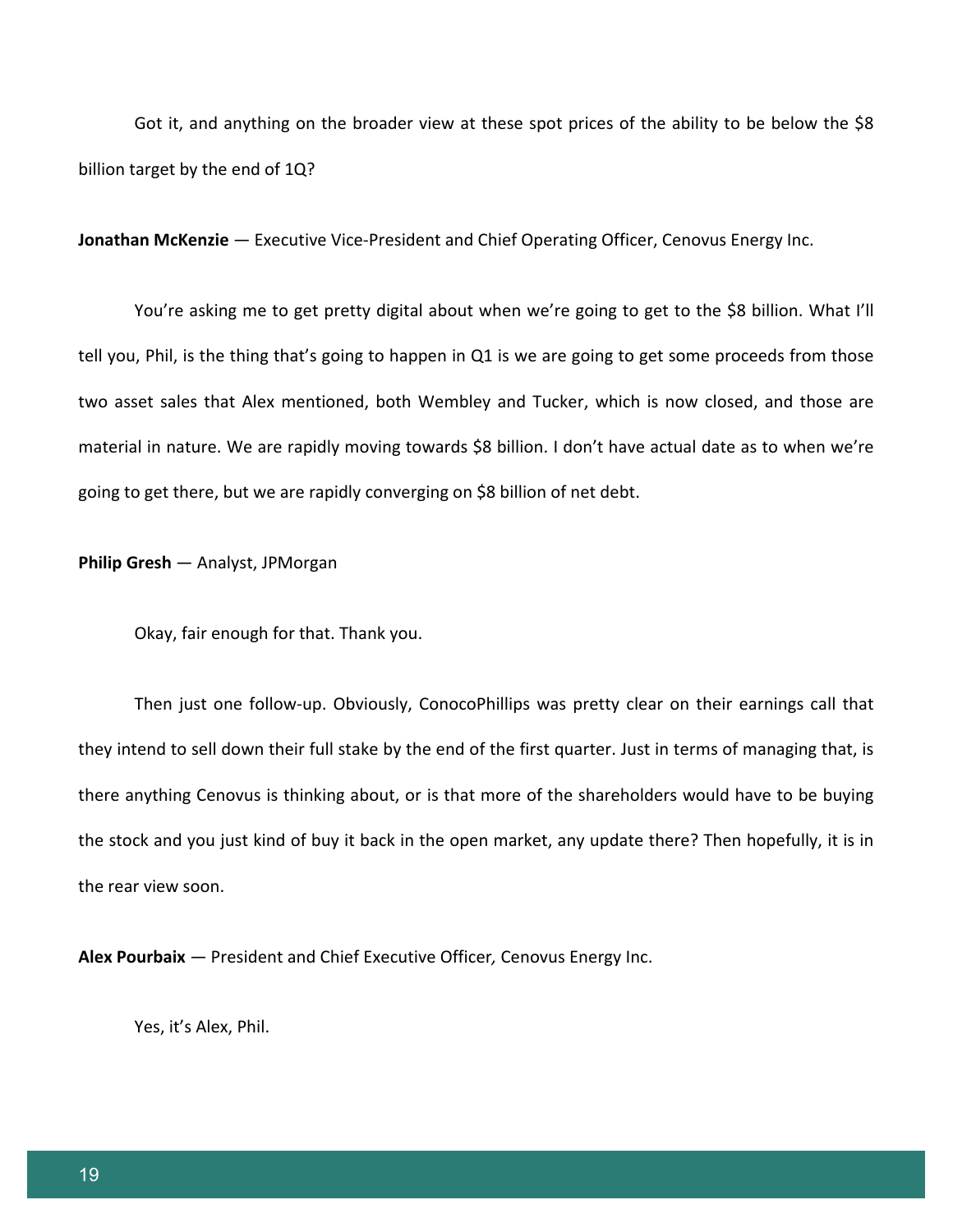I think first off, my observation is that our NCIB program, I think, has been a reasonably effective offset to Conoco's action selling down their block. I mean, at this point, you guys have heard me say this so many times that it sounds pretty rote, but we're always happy to work with them, we haven't really found any opportunities to coordinate, and it's made a little bit difficult by the rules. But as long as the pricing works for us, with our NCIB program, we think that that remains a pretty effective offset to their sell-down. To your point, there's some comfort that it appears that it's going to be coming to the end here pretty quickly.

**Philip Gresh** — Analyst, JPMorgan

Right, okay, fair enough. Thank you.

**Alex Pourbaix** *—* President and Chief Executive Officer*,* Cenovus Energy Inc.

Yes, no worries.

#### **Operator**

We'll take our next question from Neil Mehta with Goldman Sachs.

**Neil Mehta** — Analyst, Goldman Sachs

Good morning, team.

I wanted to spend some time on risk management, and maybe this is a question for Jon or Jeff,

but just talk about your philosophy around inventory management and risk management and hedging. It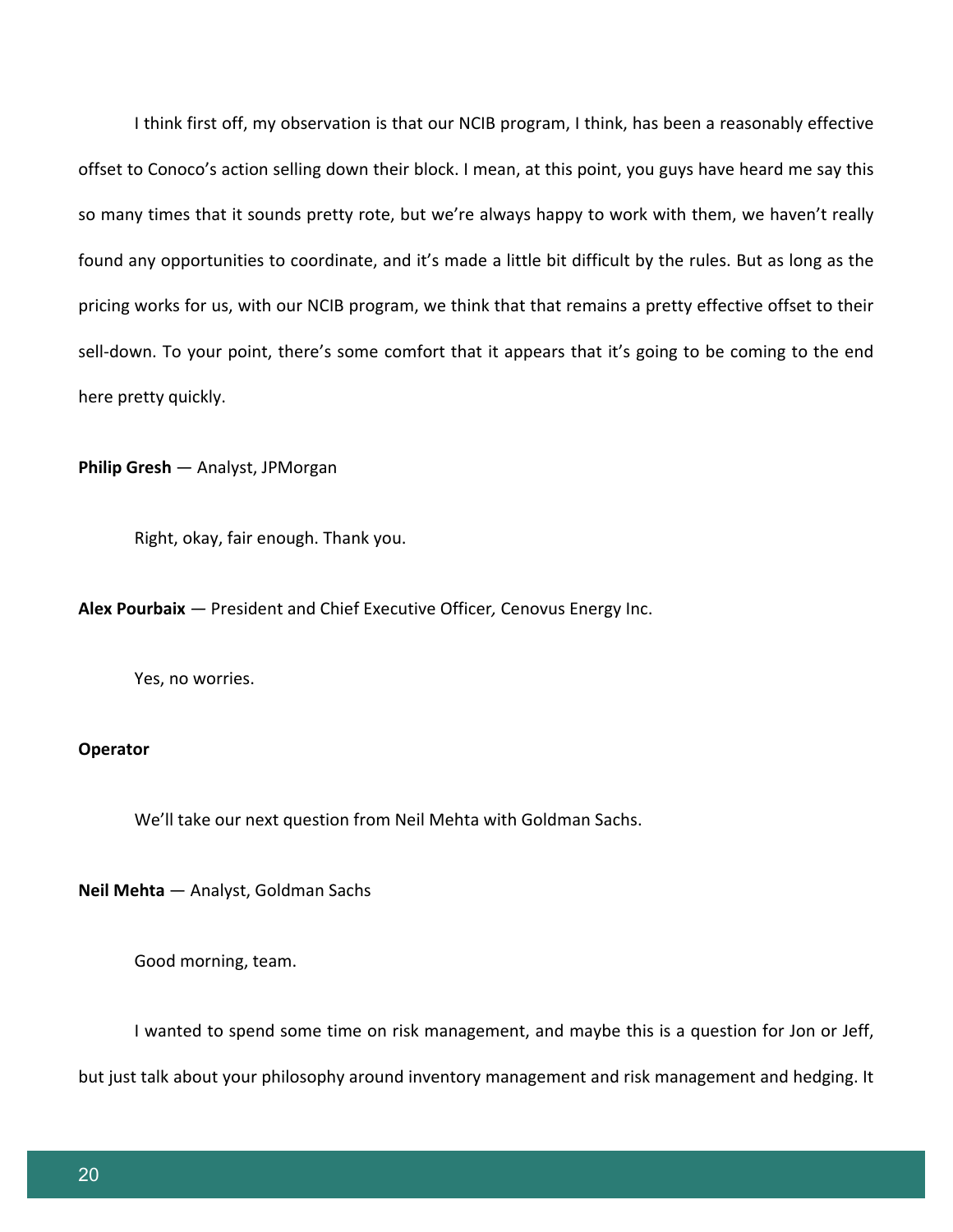was a big number in the fourth quarter. Is that something that, as we think about Q1 with oil prices having picked up, you would think would sequentially move higher? Just talk about the philosophy around that, in general, and any quantification you can provide at the forward curve would be terrific too.

**Jonathan McKenzie** *—* Executive Vice-President and Chief Operating Officer, Cenovus Energy Inc.

Sure. What we have, Neil, are really two programs that are live within the Company, and both of them are short-term. But what we've built in this Company is an integrated oil producer where we are moving our barrels out of Western Canada and into our refining network, in pad two as well as to market more broadly through the pipeline access that we've got. That was always a core consideration in how we built our strategy. We didn't want to be in a world where we were forced to sell our barrels at a discount in Hardisty, and market access is something we've talked about at length over the last four years and something that we've achieved through time and more particularly with the Husky acquisition.

If you think about this Company, we carry typically around 45 million barrels of inventory through month-end, and what we will do is we will hedge around 40 percent of those barrels from month to month so that if we have a precipitous decline in the WTI price, about 40 percent of that inventory is hedged out. In a rising price environment, you're going to see those barrels, they will become less valuable and we'll lose money; in a falling price environment, you get exactly the opposite effect. But net-net, over the term of the cycle, you would expect that to be revenue-neutral through time. We've just gone through a period where we've had seven consecutive quarters of rising prices. That's program one.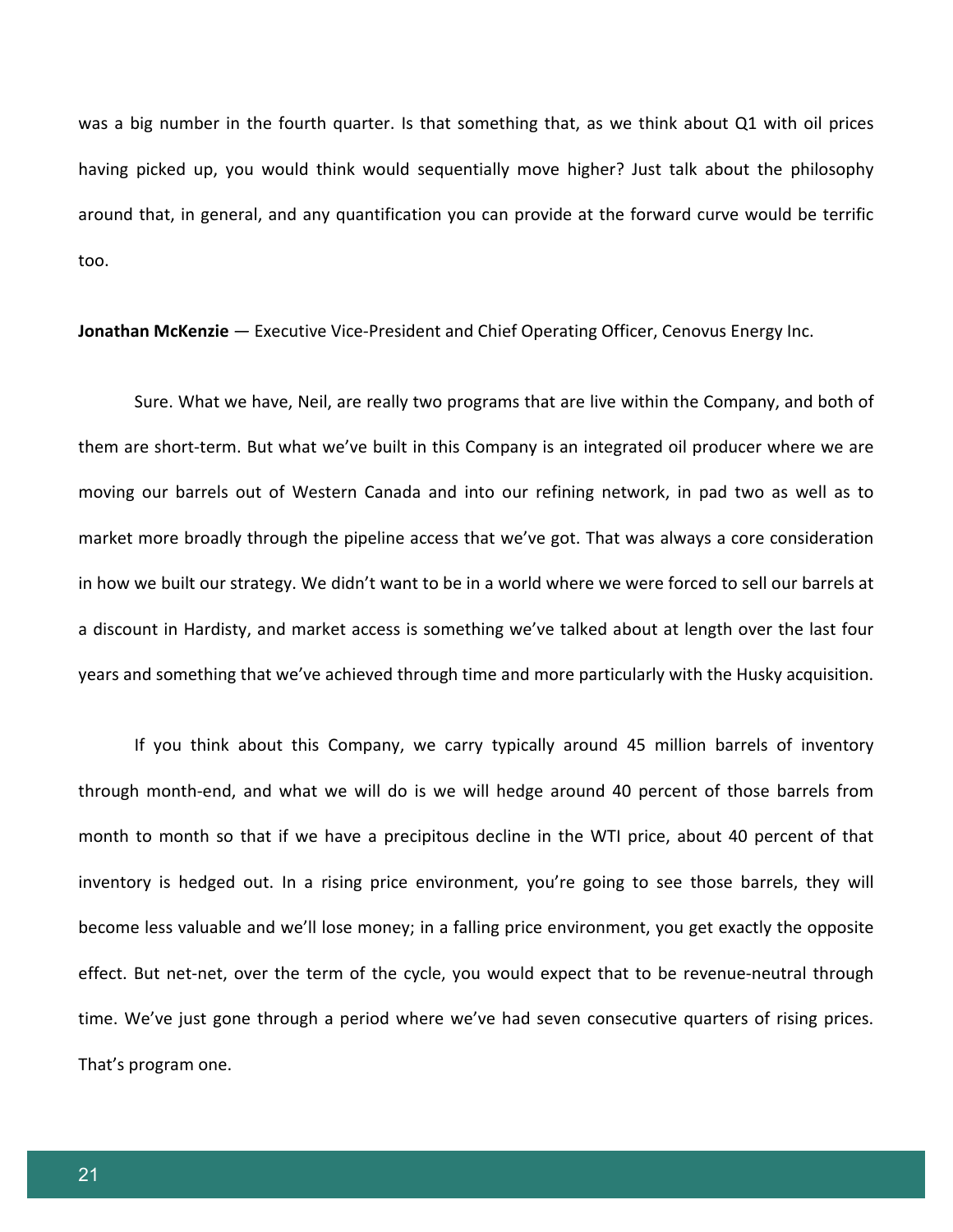Program two is another program we run where we take our WCS exposure, and we align the pricing windows between WTI and the WTI/WCS differential so that we don't have a pricing exposure where we set the differential in one month and then the WTI price in the following month. We bring those together, collapse them, and we do that on about 60 percent of our exposure. Again, because we're bringing the WTI price forward in a rising price environment, that program will lose money. In a declining pricing environment, it will make money. But net-net, over the cycle, it'll be revenue-neutral or better. Those are the two things that we do.

**Neil Mehta** — Analyst, Goldman Sachs

Yes, then Jon, can you help The Street calibrate, using the forward curve, what those hedging impacts could look like as we think about 2022?

**Jonathan McKenzie** *—* Executive Vice-President and Chief Operating Officer, Cenovus Energy Inc.

Well, it depends on where the price of WTI goes through 2022; but if you're in a world where you've got kind of flat pricing, it should be largely revenue-neutral.

**Neil Mehta** — Analyst, Goldman Sachs

Thank you, team.

**Alex Pourbaix** — President and Chief Executive Officer*,* Cenovus Energy Inc.

Thanks, Neil.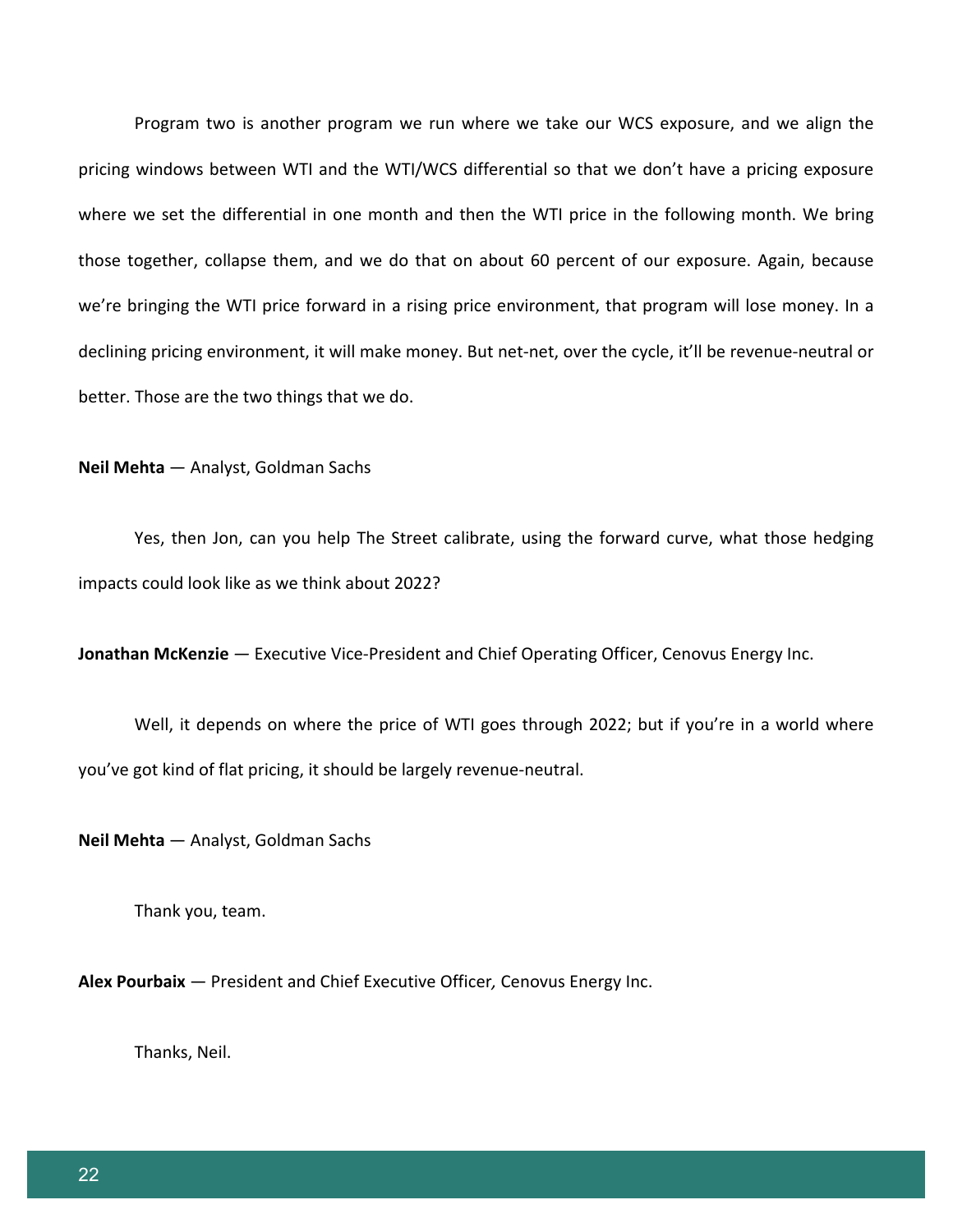#### **Operator**

We'll take our next question from Manav Gupta with Credit Suisse.

#### **Manav Gupta** *—* Analyst, Credit Suisse

Hi, guys. I know it might sound like a modelling question, but it's not actually a modelling question, so bear with me. Foster Creek, in this quarter, was at 212,000 and Christina 251,000. Now if you look at the annual guidance, you basically are breaching the upper end of guidance on both those. I think Christina has 250,000 upper end, Foster 205,000. When we think about 2022, should we model you now at least at the top end of it, if not over the top end, as it relates to these two assets?

**Alex Pourbaix** *—* President and Chief Executive Officer*,* Cenovus Energy Inc.

Manav, what a thoughtful and insightful question. I ask Norrie this all the time, and Norrie will give you a response.

**Norrie Ramsay** *—* Executive Vice-President, Upstream - Thermal, Major Projects and Offshore, Cenovus Energy Inc.

Hi, Manav, it's Norrie here.

I would suggest we give you a range, because there's ups and downs as we kind of go through. Our fourth quarter, we had very strong, safe performance. We weren't impacted by the weather. We continue to have a strong program of activity going forward; but I would just guide, there is a range, and you could use both ends of the range as we kind of go forward.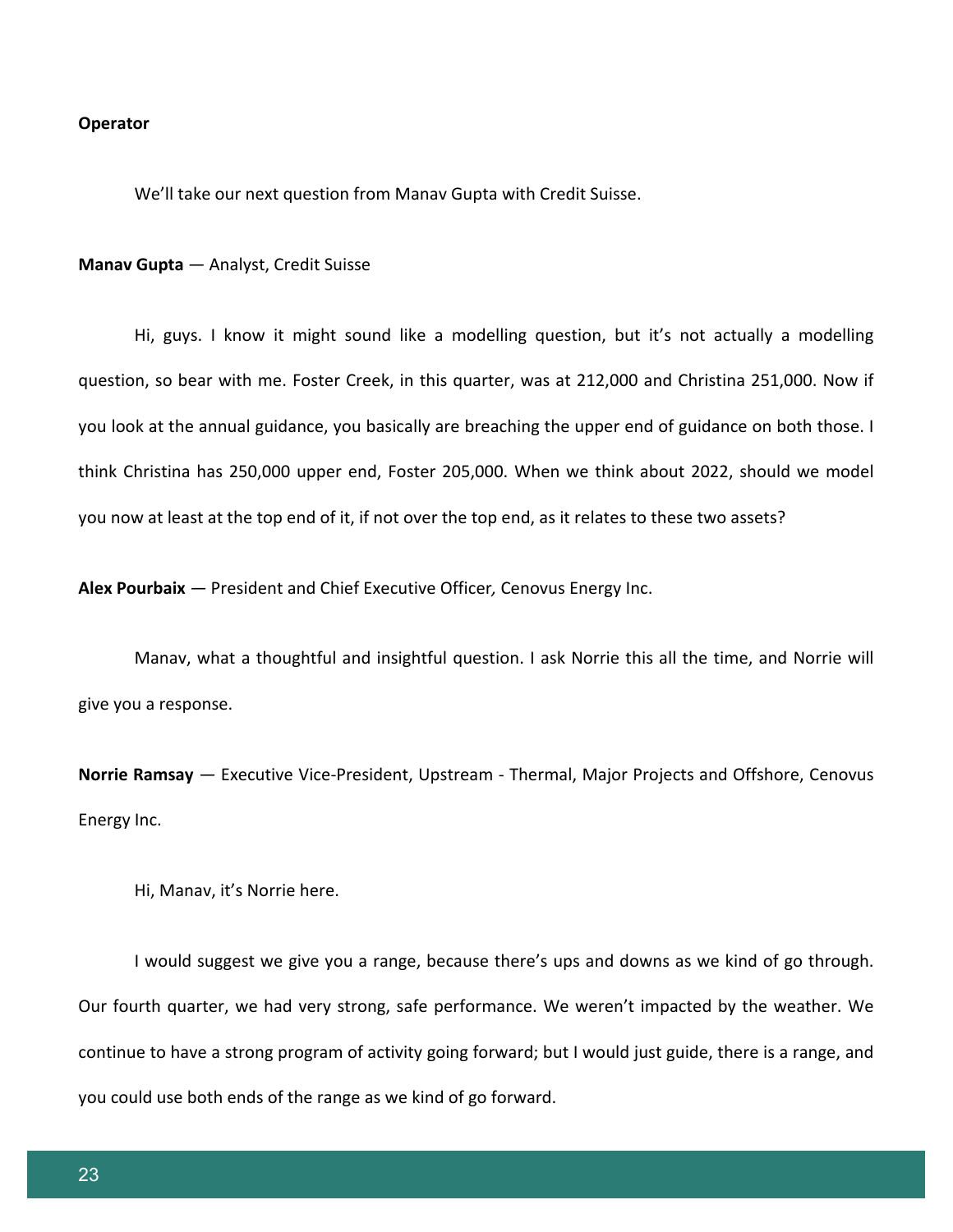We have turnarounds both at Foster Creek and Christina Lake this year, and that's balanced with we have strong inventory, a very low finding and development cost kind of going forward, and we'll continue to strive to maximize our production.

**Manav Gupta** *—* Analyst, Credit Suisse

Perfect. The second question, I remember you (multiple speakers).

**Jonathan McKenzie** *—* Executive Vice-President and Chief Operating Officer, Cenovus Energy Inc.

Manav, sorry, this is Jon. Manav?

**Manav Gupta** *—* Analyst, Credit Suisse

Yes.

**Jonathan McKenzie** *—* Executive Vice-President and Chief Operating Officer, Cenovus Energy Inc.

Apologies. It's Jon.

Maybe I'll just remind you of two other things as well that Norrie has spoken to, is we do have turnarounds in both Foster and Christina this year, and there will be reduced production during those turnarounds. We do intend to take Foster Creek down in the Q2 timeframe and Christina Lake in the Q3 timeframe. That will impact those production numbers, but what we've given you in the guidance I think is something that's representative of where we're going to be.

**Manav Gupta** *—* Analyst, Credit Suisse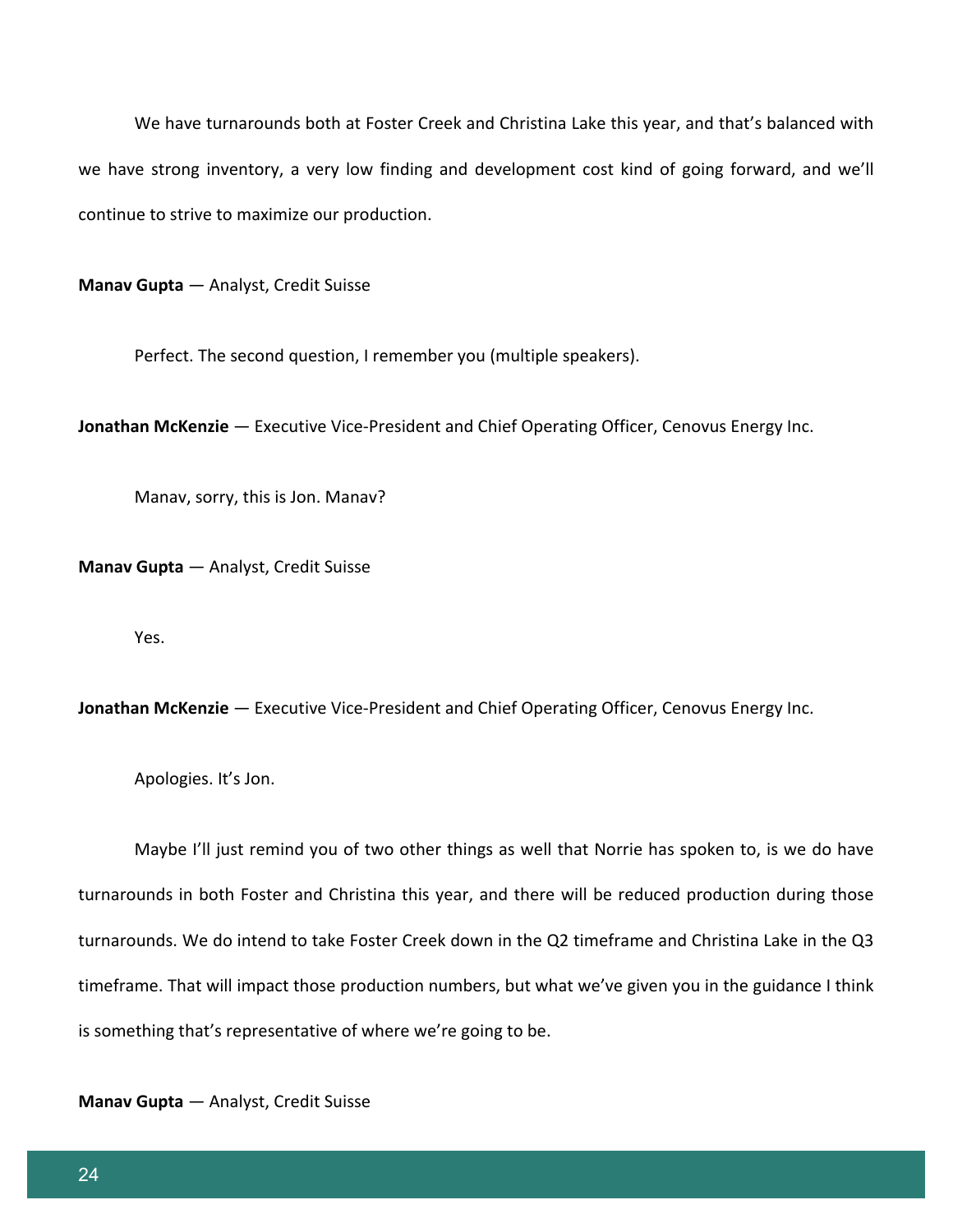Perfect. My quick follow-up here is, I think at the time you did the deal for Foster and Christina with Conoco, the contingent payment had a timeline. I think it was five years from the time you did the deal. Can you help us understand at what point will the contingent payments stop, if they would, as it relates to these two assets?

**Alex Pourbaix** *—* President and Chief Executive Officer*,* Cenovus Energy Inc.

Manav, it's Alex.

There is a date circled on my calendar of May of this year, and I think that is when it rolls off.

**Norrie Ramsay** *—* Executive Vice-President, Upstream - Thermal, Major Projects and Offshore, Cenovus Energy Inc.

Seventeenth.

**Alex Pourbaix** *—* President and Chief Executive Officer*,* Cenovus Energy Inc.

Norrie has more granularity than me: May 17.

**Norrie Ramsay** *—* Executive Vice-President, Upstream - Thermal, Major Projects and Offshore, Cenovus Energy Inc.

The Seventeenth, at 12 o'clock, yes.

**Manav Gupta** *—* Analyst, Credit Suisse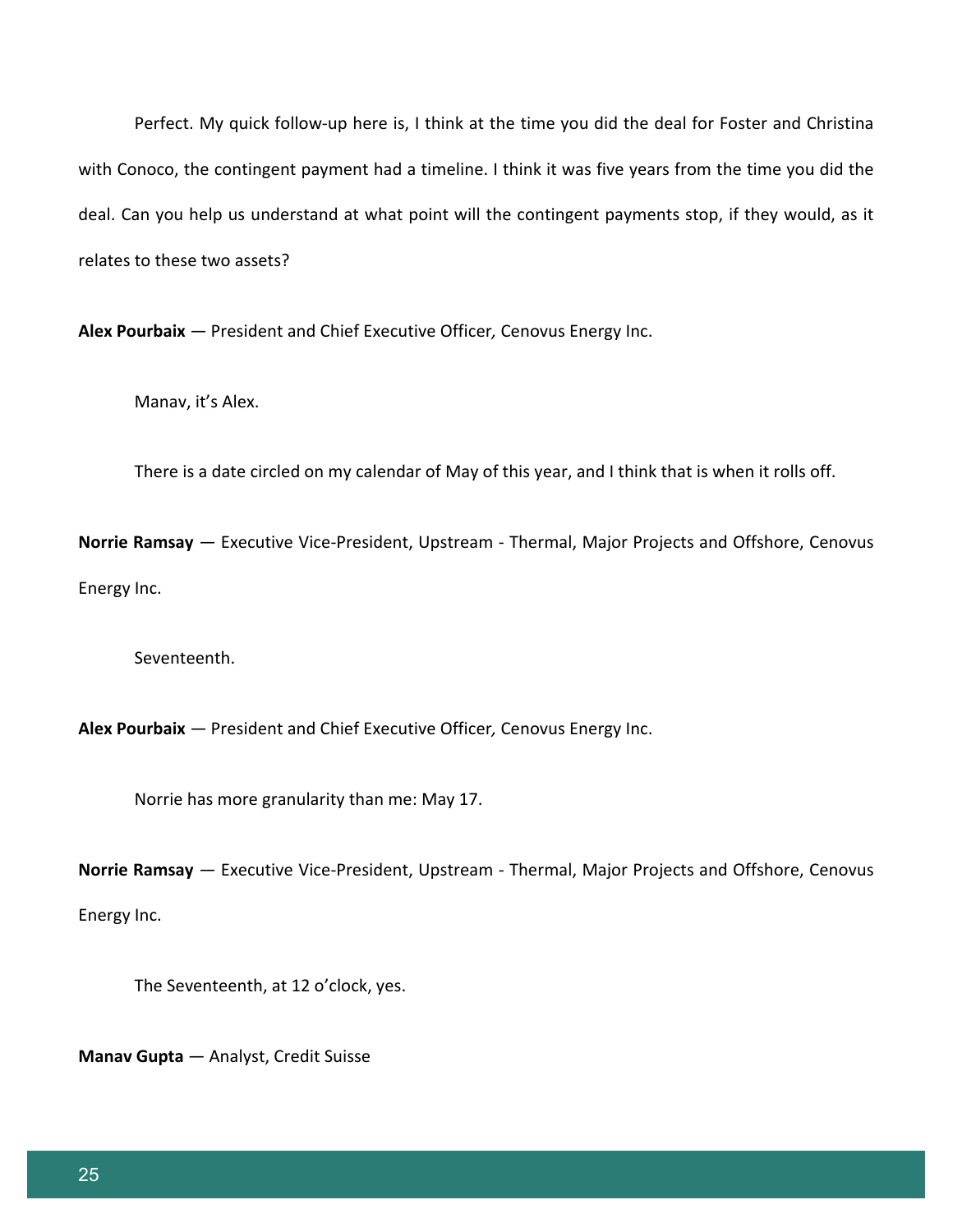That's exactly five years, because May 17 was the closure of the date of these two assets back in

2017, so basically, post 2Q, you do not pay them, right? Is that the right way to think about it?

**Alex Pourbaix** *—* President and Chief Executive Officer*,* Cenovus Energy Inc.

Correct.

**Manav Gupta** *—* Analyst, Credit Suisse

Thank you. Thank you for taking my questions.

**Alex Pourbaix** *—* President and Chief Executive Officer*,* Cenovus Energy Inc.

Thanks, Manav.

#### **Operator**

We take our next question from Chris Varcoe with *The Calgary Herald*.

#### **Chris Varcoe** *— The Calgary Herald*

Hi. It's a question for Alex. Alex, there's been a fair bit of talk about Trans Mountain pipeline expansion not taking place in 2022, but occurring sometime, or at least being completed sometime, in 2023 and with a substantially higher price tag. I guess, what are you hearing and what kind of impact will it have upon Cenovus as a shipper on that expansion?

**Alex Pourbaix** *—* President and Chief Executive Officer*,* Cenovus Energy Inc.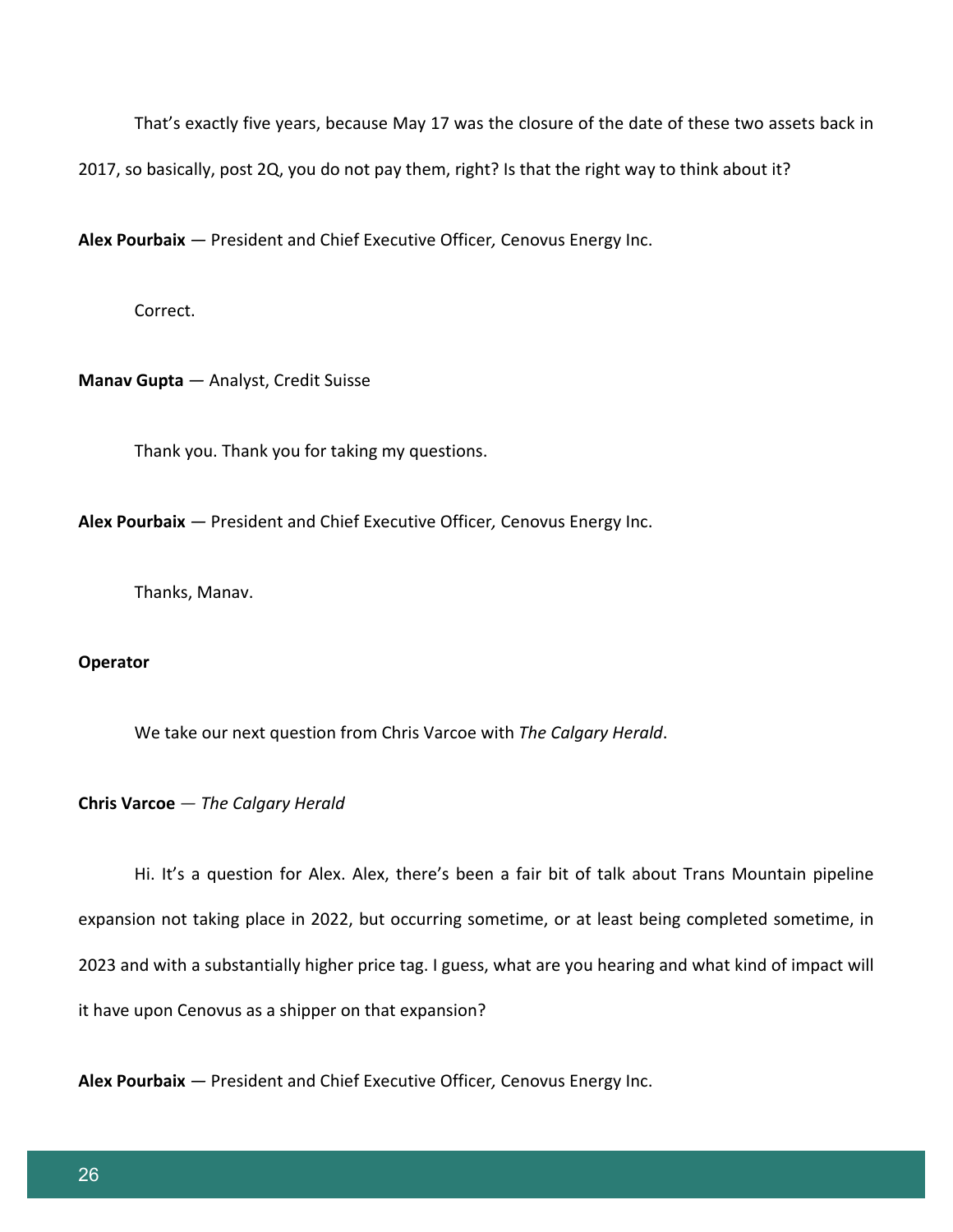Hi, Chris.

Yes, I mean, as I think a lot of people are aware, we're quite a significant shipper on TMX, and as such, we're in regular contact with the owner and developer. I would say, from our perspective, we're quite confident that nothing we're seeing really will make a significant difference for us as a shipper. And we expect that any of the range of outcomes that we would model, that that toll will still be an attractive toll for getting our production to market.

**Chris Varcoe** *— The Calgary Herald*

Can you tell me how many barrels have you committed to the expansion?

**Alex Pourbaix** *—* President and Chief Executive Officer*,* Cenovus Energy Inc.

Jeez, I'm not sure that that's public, Chris. I think you could just go—we are one of the largest shippers on TMX, and it is a very meaningful volume.

#### **Chris Varcoe** *— The Calgary Herald*

Just to follow up lastly, we've seen a rapid expansion in WCS prices in the last couple of weeks, and obviously in oil prices. I'm curious how this is affecting your thoughts, or changing your thoughts at all, on capital spending in 2022? Does oil moving towards \$100 a barrel or WCS being at \$100 a barrel change your perspective at all?

**Alex Pourbaix** *—* President and Chief Executive Officer*,* Cenovus Energy Inc.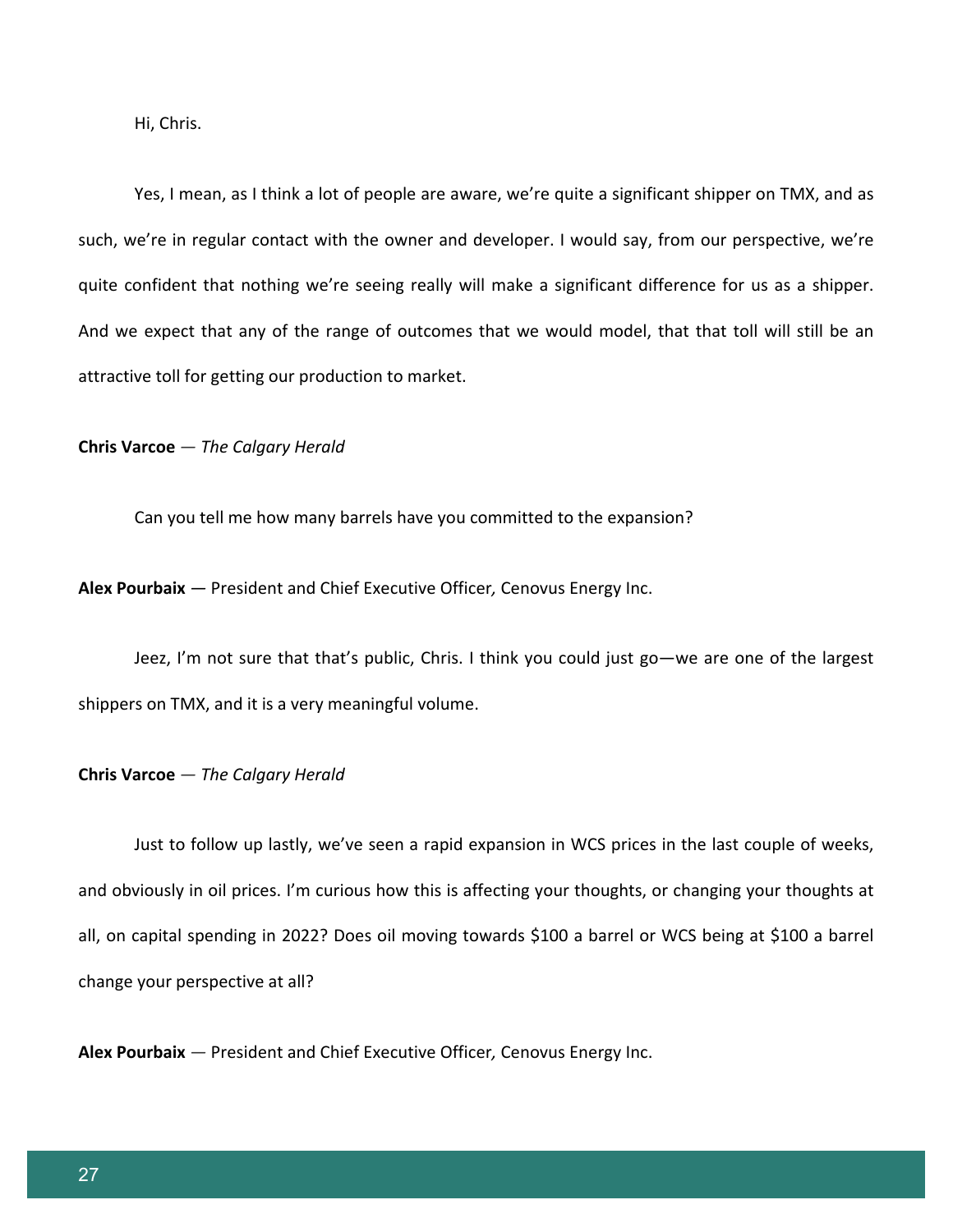Chris, I'm kind of old enough and bear enough scars that, I guess when it comes to pricing, I'm always very cautious. We anchor all of this Company's development plans at the bottom of the cycle for oil and gas. We won't invest in a project that doesn't deliver an acceptable return at the bottom of the cycle, which for oil we would describe as kind of \$45 WTI. Although we're pleased to see these higher prices, it's just not something we can count on. Now, that being said, we do have quite an active program both in the Oil Sands and in our Conventional business, so we're going to be employing a lot drilling and service rigs, a lot of contractors, just with our basic sustaining capital program.

#### **Chris Varcoe** *— The Calgary Herald*

One final question, if I could. That is, what is your understanding of where we're sitting with the tax credit from the Federal Government on carbon capture sequestration? Have you, I guess, got any response yet on whether EOR is going to be included or not from the Federal Government?

**Alex Pourbaix** *—* President and Chief Executive Officer*,* Cenovus Energy Inc.

We have been consistently in discussions with the Federal Government, Chris. I mean, my goodness, now going on probably the better part of a year. I suspect that the next major milestone in this discussion is probably going to come from the Federal Government with more details about what their plan on the investment tax credit is going to be in the 2022 budget, which as I understand is likely going to be announced in March or April. Obviously, at the end of the day, a lot of that work is within the government's mandate, but I would say we're working very collaboratively together, and we look forward to hearing from them.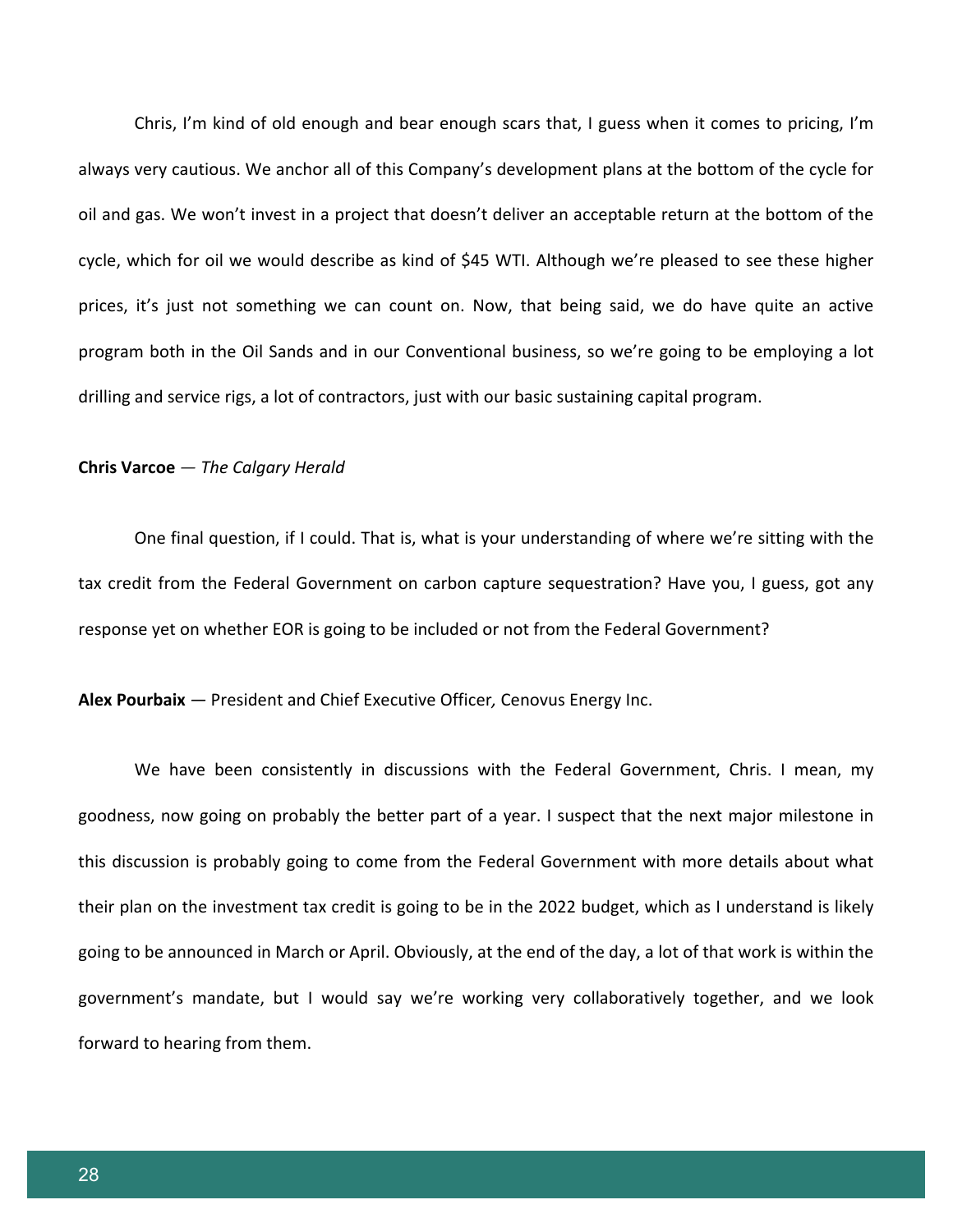We have had discussions about EOR, and I certainly, when I have the opportunity, I certainly like to remind the government that EOR right now is probably the most cost-effective way of sequestering CO2. But at this point, we don't have any guidance as to whether they're going to consider that.

**Chris Varcoe** *— The Calgary Herald*

Thank you.

**Alex Pourbaix** *—* President and Chief Executive Officer*,* Cenovus Energy Inc.

Thanks, Chris.

## **Operator**

We will go to our next question from Nia Williams with Reuters.

# **Nia Williams** *—* Reuters

Hi there. You talked about looking to add value in Asia. Do you see there being more opportunity

for investment there than in Canada at the moment?

**Alex Pourbaix** *—* President and Chief Executive Officer*,* Cenovus Energy Inc.

Hi, Nia, it's Alex.

We have a very good operation in Asia-Pacific. We're quite happy with it. We have great partners, and we have been able, over time, to continue to add development opportunities, and we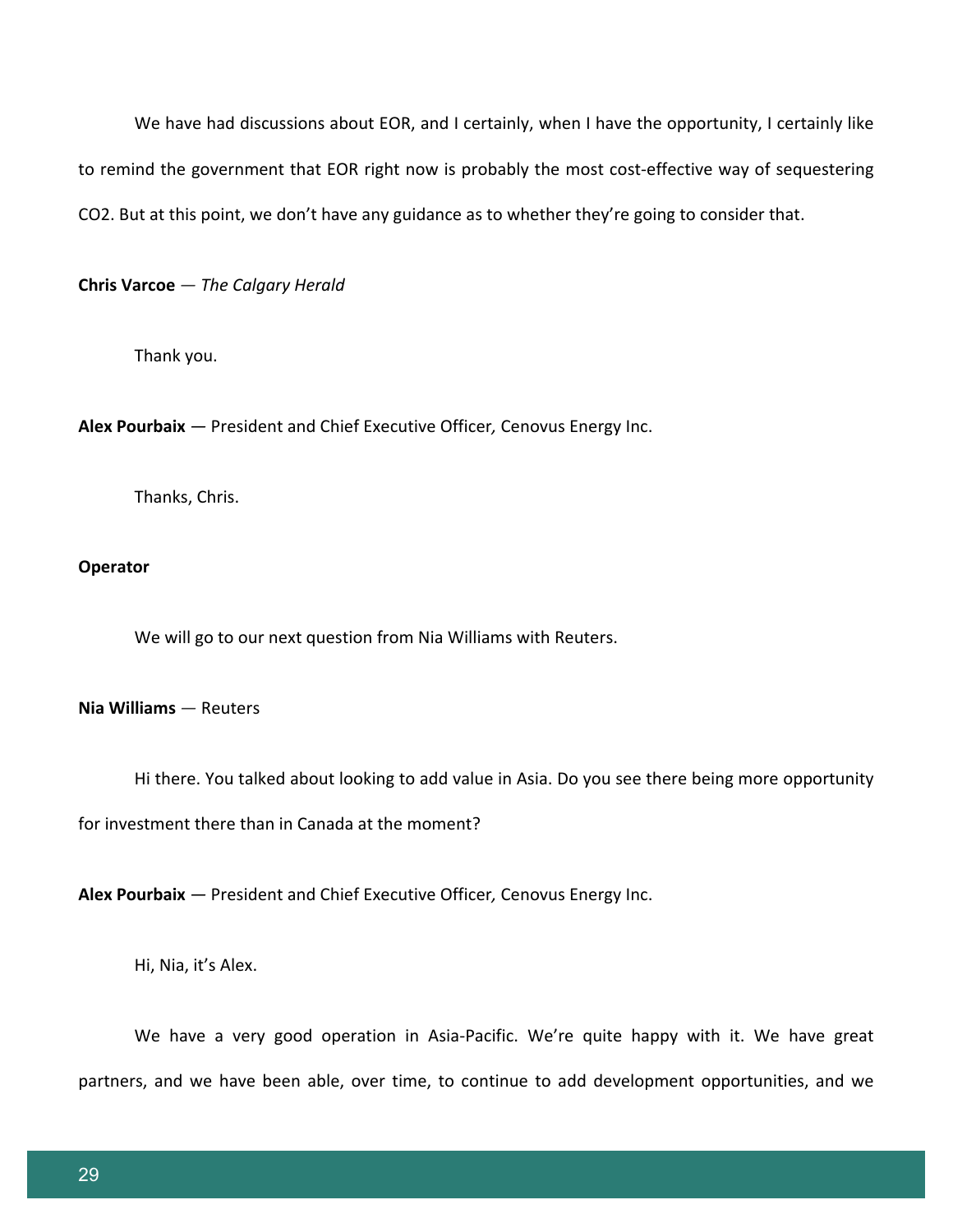continue to have those discussions. It's relatively early days, but I think it's a business that we see continued opportunities to make some modest investments in a pretty attractive basin.

#### **Nia Williams** *—* Reuters

Okay, thanks. Then as a follow-up, do you expect to allocate any capital spending towards the Oil Sands Pathways alliance this year?

**Alex Pourbaix** *—* President and Chief Executive Officer*,* Cenovus Energy Inc.

Sorry, you kind of broke up there for a sec. I didn't get the first part of that.

## **Nia Williams** *—* Reuters

Do you expect any major capital allocation to the Oil Sands Pathways initiative this year?

**Alex Pourbaix** *—* President and Chief Executive Officer*,* Cenovus Energy Inc.

I think we're anticipating very significant capital investment over the eight to 10 years out in the future. I would anticipate most of the work we're doing right now would be around kind of feasibility studies, engineering, work on permitting. It is a relatively modest capital allocation for the next couple of years but ramping up, particularly if we're successful with the Federal Government in that investment tax credit for carbon capture and sequestration. As I'm sure you're aware, we have a foundational project which is building a carbon trunk line to a carbon sequestration facility in and around the Cold Lake area, and if the investment tax credit were to come to pass, you would see the partners certainly ramping up capital over that kind of eight- to 10-year period.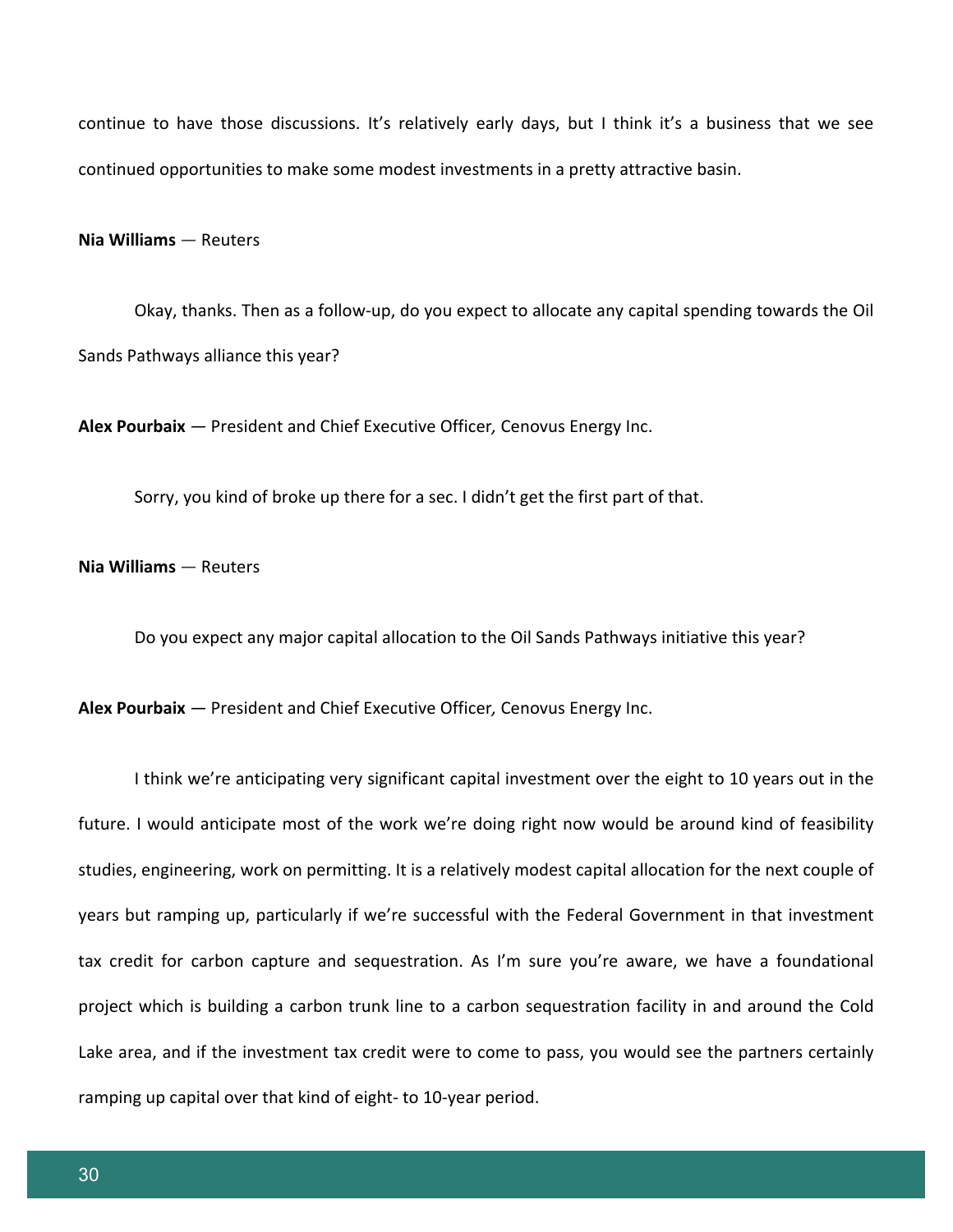**Nia Williams** *—* Reuters

Okay, thanks. Do you have a rough estimate at this point how much the project would cost? What sort of numbers are we talking about?

**Alex Pourbaix** *—* President and Chief Executive Officer*,* Cenovus Energy Inc.

It really depends on ultimately on a number of factors, but I think it's something you could think of being in the scale of many single billions of dollars.

**Nia Williams** *—* Reuters

Okay, thanks.

**Alex Pourbaix** *—* President and Chief Executive Officer*,* Cenovus Energy Inc.

Yes. Thank you.

## **Operator**

We'll take our next question from Janet (Inaudible) with (audio interference).

#### **Janet McGurty –** Platts

Yes. Hi, thanks for taking my question. I actually have two of them for you.

The first is about the future of your joint venture with Phillips 66 for the Wood River and Borger

refineries. On their call, they had said that discussions had been floated about not having the joint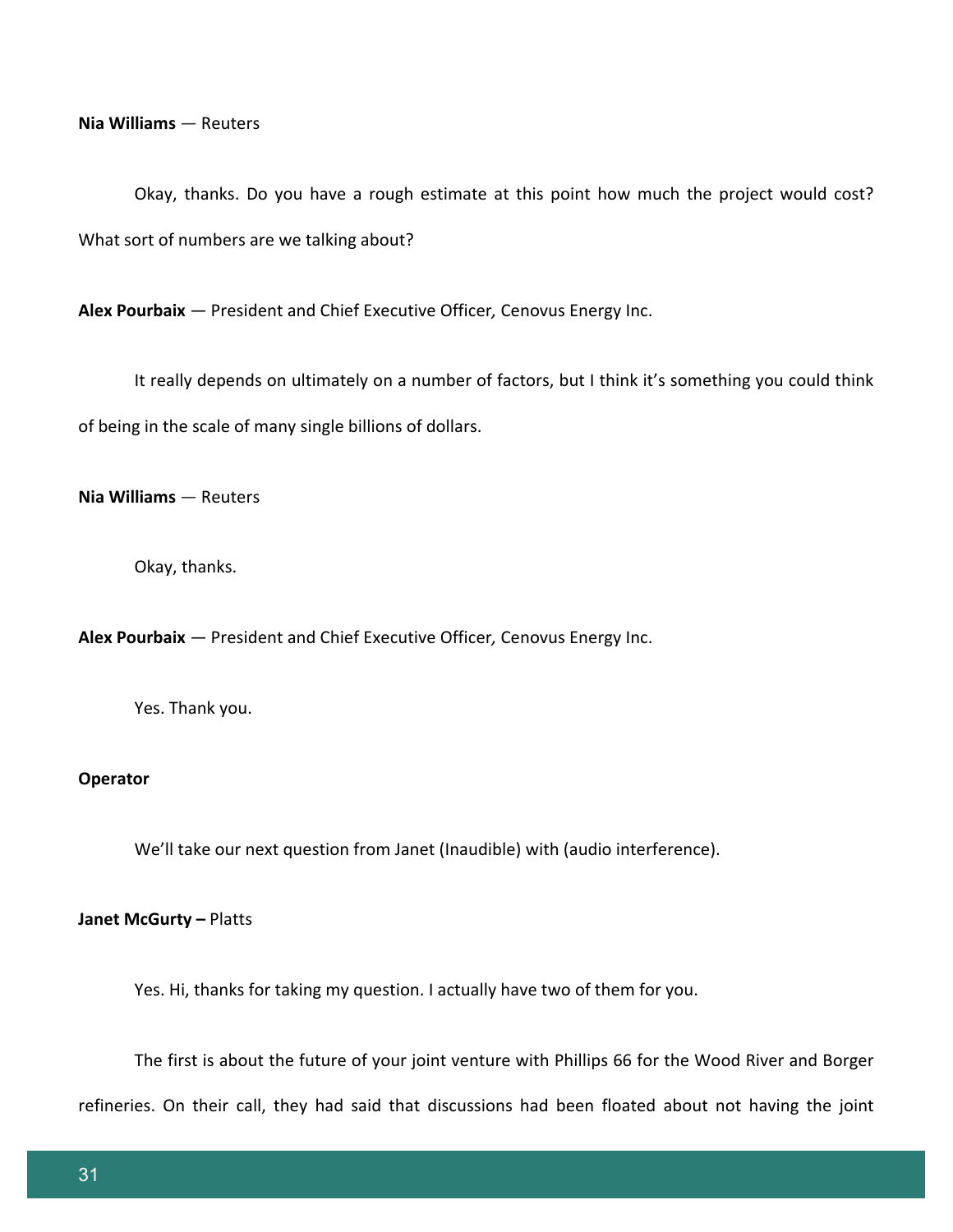venture anymore, and they said that their world has changed, talking about you. I was just wondering how your world has changed, and what is the future of the joint venture for those two refineries? Then when I'm done, I have a second question.

**Alex Pourbaix** *—* President and Chief Executive Officer*,* Cenovus Energy Inc.

Sure. First off, I would say that that partnership with Phillips has been an excellent partnership. They are a great partner, and they've been a great operator of those assets.

I think what has changed is that our strategy, and particularly with the conclusion of the Husky acquisition, I mean, we are really moving towards a strategy of being a fully integrated energy producer, all the way from the production through to the refinery gate. In a world like that, you can see a scenario where we definitely, ultimately, long-term, view our strategy as being an operator of refineries.

If we can, when we're involved in refineries that are great refineries, we'd love to have 100 percent of it, all things being equal. There's not an urgency in any way to deal with that partnership, but I think the comments from Phillips would align with ours, that over time, companies' strategies change and their goals change, and this might be a situation where we look to other alternatives. But there's no urgency and we certainly don't have anything to announce. There's probably a lot of discussion to come on that.

#### **Janet McGurty – Platts**

How would that work out, though? Because, for example, Wood River uses a lot of WCS, and I imagine that comes from you. I mean, how would that work out for you? Would you take it; would they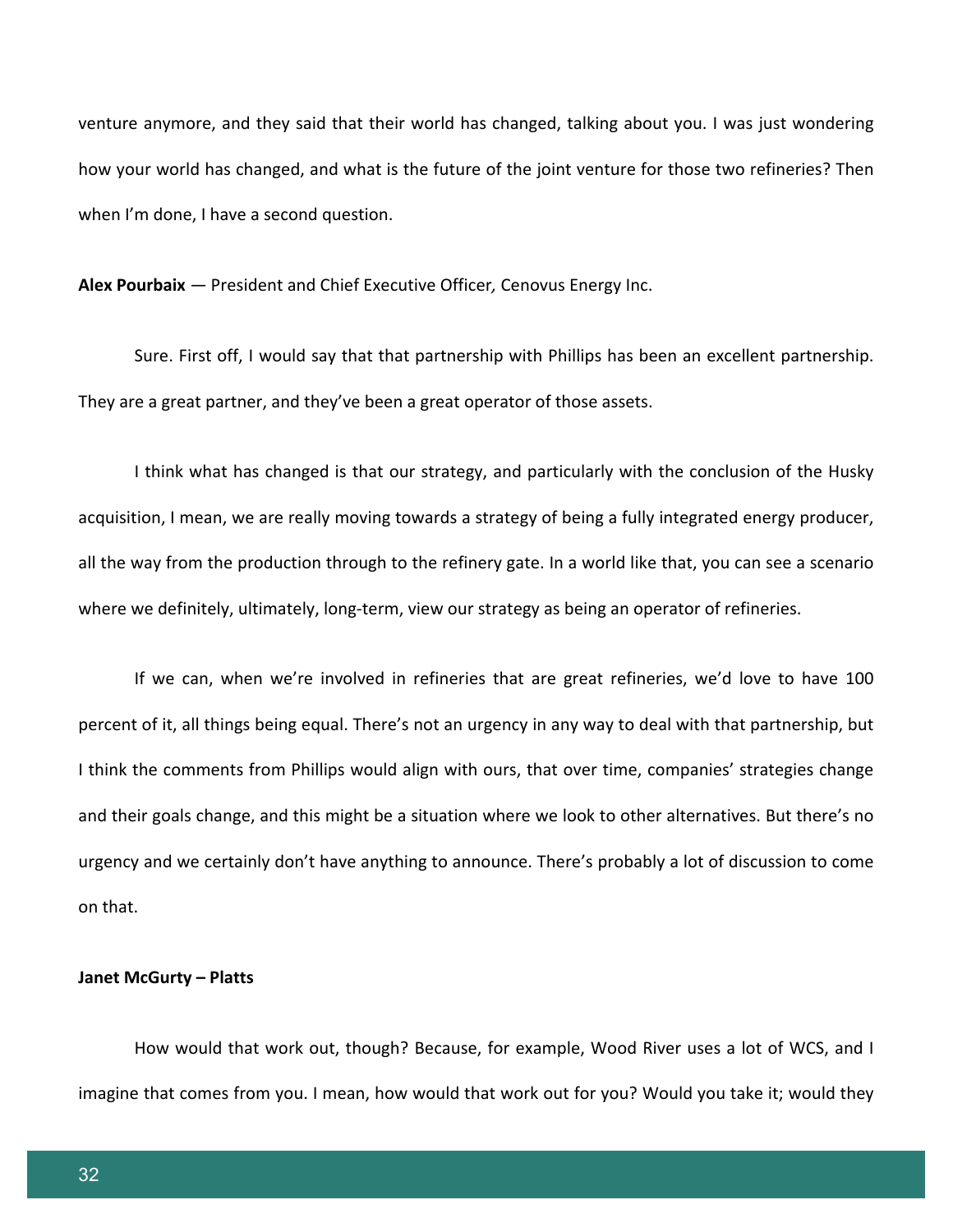take it? I mean, would you keep some kind of supply arrangement going forward, or have you not thought that far?

**Alex Pourbaix** *—* President and Chief Executive Officer*,* Cenovus Energy Inc.

No, it's really hard to speculate. It could be any of the above. We really are at, really, sort of a preliminary stage at having those discussions, so it's too early to comment.

#### **Janet McGurty – Platts**

Do you have any timeline, then, around these discussions where you expect to reach a conclusion?

**Alex Pourbaix** *—* President and Chief Executive Officer*,* Cenovus Energy Inc.

No, these things kind of go at their own pace. I honestly wish I could give you a little more detail, but it's going to take a lot more discussions between the parties before we determine what the outcome is. It's going to take a bit of time.

#### **Janet McGurty**

I understand. Now here's my second question, and you said earlier in this conference that you put barrels into Capline in Q4. Can you give me any idea how much? Are you a committed shipper; have you committed barrels? How do you see this playing out for you, and I guess it'd be getting WCS to the Gulf, to Louisiana? How do you feel about that?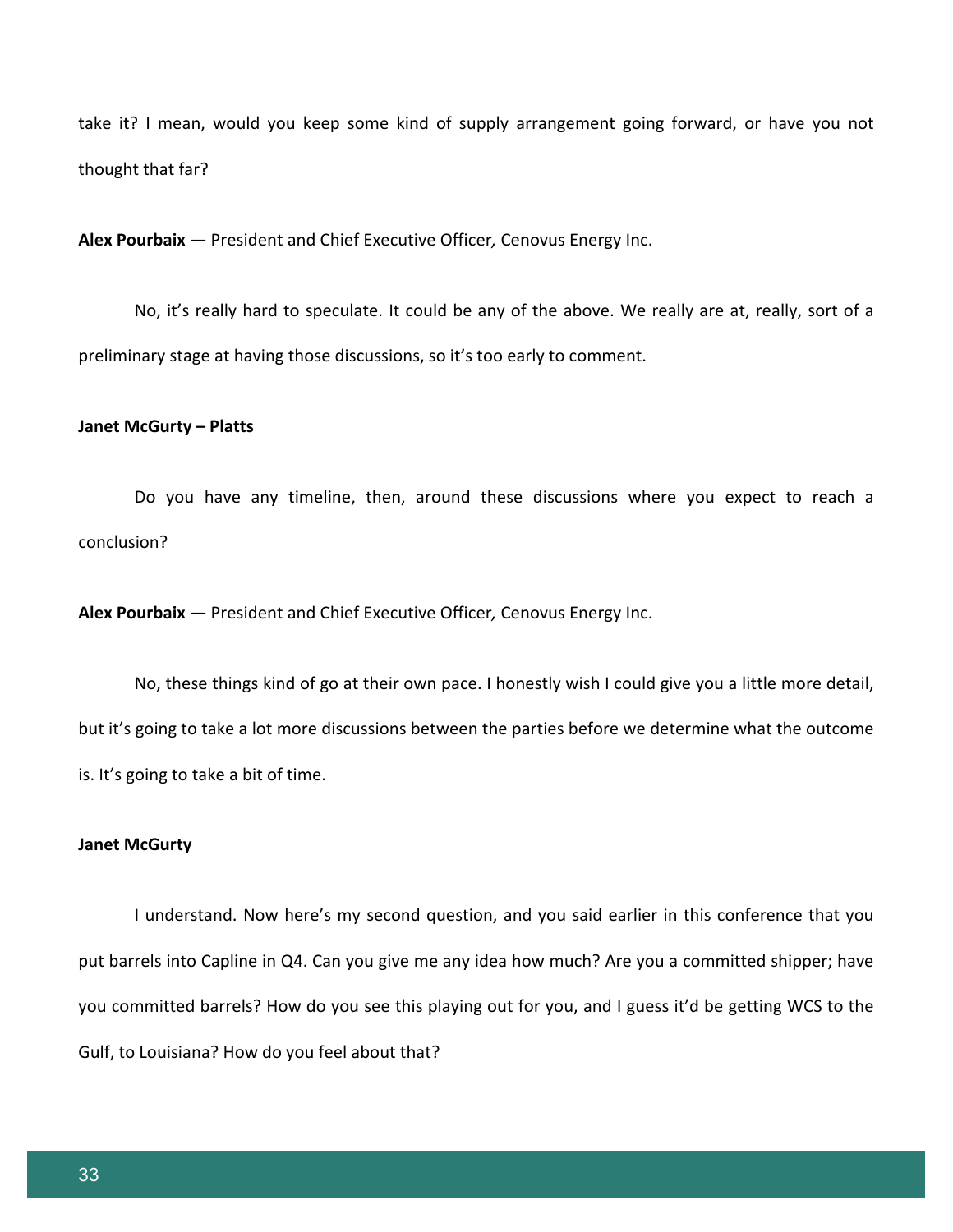**Alex Pourbaix** *—* President and Chief Executive Officer*,* Cenovus Energy Inc.

Yes, we are a committed capline shipper, and we would look at that as part of an integrated strategy to maximizing the value for our barrels, and obviously the Gulf Coast has generally been a pretty attractive market for the heavy barrels. It's just another route to market that we hope to maximize our netbacks.

#### **Janet McGurty – Platts**

Oh, okay, great. Listen, thanks so much for your time. I really appreciate it.

**Alex Pourbaix** *—* President and Chief Executive Officer*,* Cenovus Energy Inc.

No worries. Thanks very much.

#### **Operator**

That concludes today's question-and-answer session. Mr. Pourbaix, at this time I'll turn the conference back to you for any additional or closing remarks.

**Alex Pourbaix** *—* President and Chief Executive Officer*,* Cenovus Energy Inc.

Well, thanks so much, Operator.

And thanks, everybody, once again for your engagement with the Company and your time today.

We'll let everyone get back to the rest of their day. Thanks again. Take care.